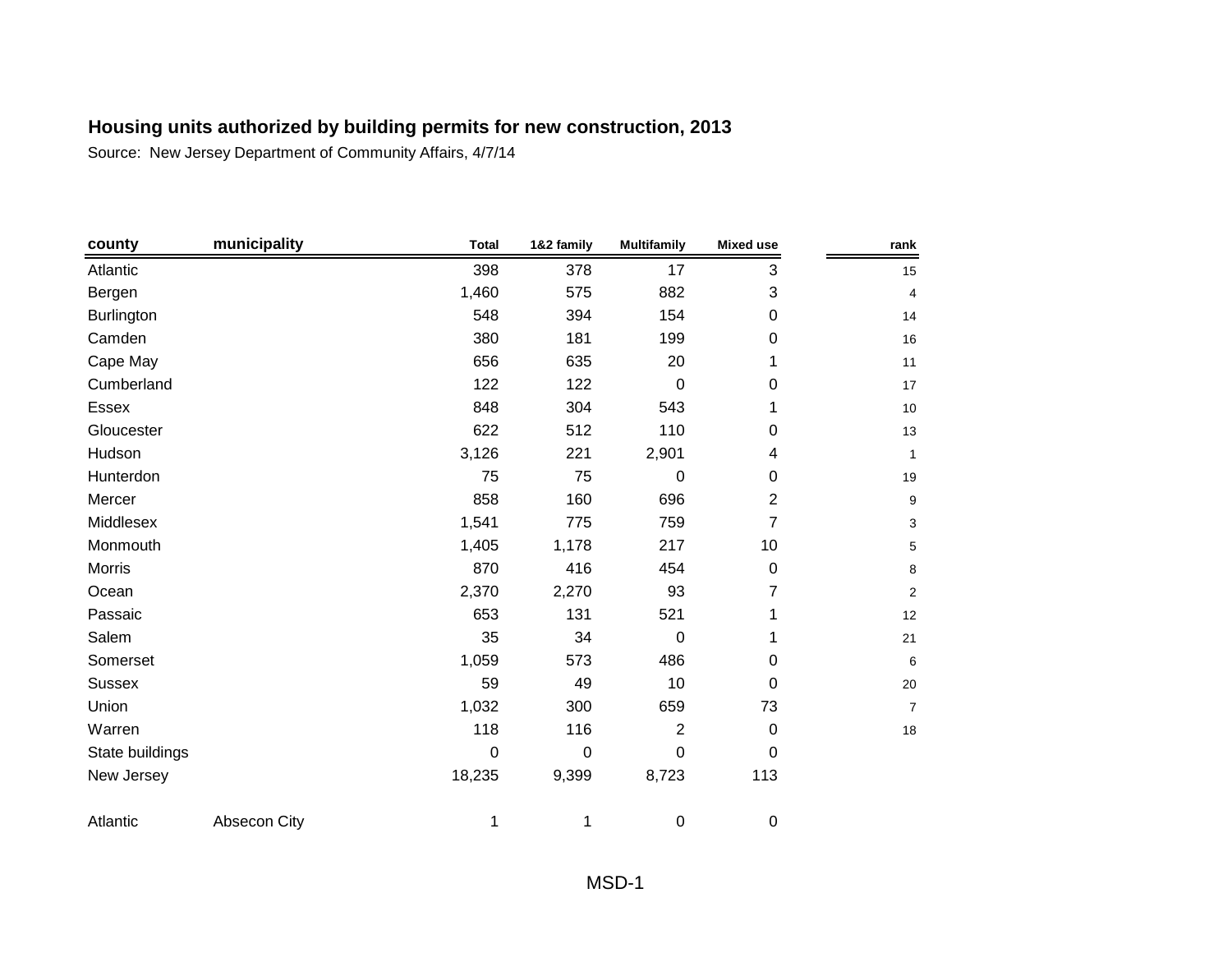| county   | municipality                | <b>Total</b> | 1&2 family | <b>Multifamily</b> | <b>Mixed use</b> | rank |
|----------|-----------------------------|--------------|------------|--------------------|------------------|------|
| Atlantic | <b>Atlantic City</b>        | 4            |            | $\overline{2}$     |                  |      |
| Atlantic | <b>Brigantine City</b>      | 39           | 39         | 0                  | $\Omega$         |      |
| Atlantic | Buena Borough               | 4            | 4          | 0                  | 0                |      |
| Atlantic | <b>Buena Vista Township</b> | 6            | 6          | 0                  | $\Omega$         |      |
| Atlantic | Corbin City                 |              |            | 0                  | 0                |      |
| Atlantic | Egg Harbor City             | 14           | 14         | 0                  | 0                |      |
| Atlantic | Egg Harbor Township         | 102          | 102        | 0                  | 0                |      |
| Atlantic | <b>Estell Manor City</b>    | 2            | 2          | 0                  | 0                |      |
| Atlantic | Folsom Borough              | 1            |            | 0                  | 0                |      |
| Atlantic | Galloway Township           | 31           | 31         | 0                  | 0                |      |
| Atlantic | Hamilton Township           | 41           | 41         | 0                  | 0                |      |
| Atlantic | Hammonton Town              | 6            | 6          | 0                  | 0                |      |
| Atlantic | Linwood City                | 6            | 6          | 0                  | 0                |      |
| Atlantic | Longport Borough            | 29           | 29         | 0                  | 0                |      |
| Atlantic | Margate City                | 89           | 74         | 15                 | $\Omega$         |      |
| Atlantic | Mullica Township            | 5            | 5          | 0                  | 0                |      |
| Atlantic | Northfield City             | 4            | 4          | 0                  | 0                |      |
| Atlantic | Pleasantville City          | 8            | 6          | 0                  | 2                |      |
| Atlantic | Port Republic City          | 0            | 0          | 0                  | 0                |      |
| Atlantic | Somers Point City           | 5            | 5          | 0                  | 0                |      |
| Atlantic | <b>Ventnor City</b>         | 0            | 0          | 0                  | 0                |      |
| Atlantic | Weymouth Township           | 0            | 0          | 0                  | $\Omega$         |      |
| Bergen   | Allendale Borough           | 9            | 9          | 0                  | 0                |      |
| Bergen   | Alpine Borough              | 2            | 2          | 0                  | 0                |      |
| Bergen   | Bergenfield Borough         | 5            | 5          | 0                  | 0                |      |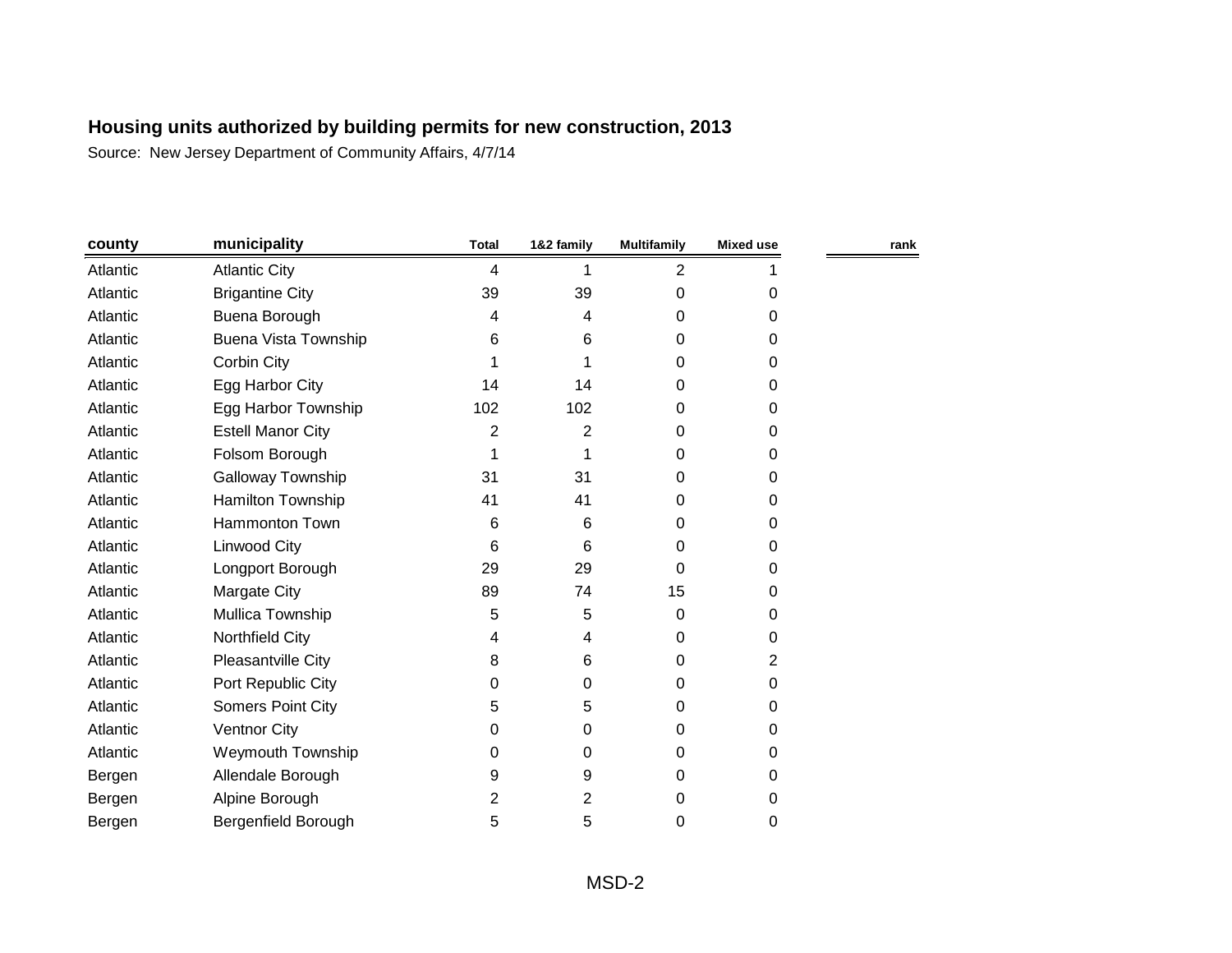| county | municipality                    | <b>Total</b>   | 1&2 family     | <b>Multifamily</b> | <b>Mixed use</b> | rank |
|--------|---------------------------------|----------------|----------------|--------------------|------------------|------|
| Bergen | Bogota Borough                  | 0              | 0              | 0                  | $\Omega$         |      |
| Bergen | Carlstadt Borough               | 3              | 3              | 0                  | 0                |      |
| Bergen | Cliffside Park Borough          | 84             | 21             | 63                 | 0                |      |
| Bergen | Closter Borough                 | 8              | 8              | 0                  | 0                |      |
| Bergen | Cresskill Borough               | 7              | $\overline{7}$ | 0                  | 0                |      |
| Bergen | Demarest Borough                | 9              | 9              | 0                  | 0                |      |
| Bergen | Dumont Borough                  |                |                | 0                  | 0                |      |
| Bergen | Elmwood Park Borough            | 65             | 11             | 54                 | 0                |      |
| Bergen | East Rutherford Borough         | 5              | 5              | 0                  | 0                |      |
| Bergen | Edgewater Borough               | 20             | 20             | 0                  | 0                |      |
| Bergen | Emerson Borough                 | $\overline{2}$ | $\overline{2}$ | 0                  | 0                |      |
| Bergen | <b>Englewood City</b>           | 10             | 10             | 0                  | 0                |      |
| Bergen | <b>Englewood Cliffs Borough</b> | 16             | 16             | 0                  | $\Omega$         |      |
| Bergen | Fair Lawn Borough               | 137            | 3              | 134                | 0                |      |
| Bergen | Fairview Borough                | $\overline{2}$ | $\overline{2}$ | 0                  | 0                |      |
| Bergen | Fort Lee Borough                | 322            | 38             | 284                | 0                |      |
| Bergen | Franklin Lakes Borough          | 13             | 13             | 0                  | 0                |      |
| Bergen | <b>Garfield City</b>            | 42             | 7              | 35                 | 0                |      |
| Bergen | Glen Rock Borough               | 4              | 4              | 0                  | 0                |      |
| Bergen | <b>Hackensack City</b>          | 9              | 9              | 0                  | 0                |      |
| Bergen | Harrington Park Borough         | 2              | $\overline{2}$ | 0                  | 0                |      |
| Bergen | Hasbrouck Heights Borough       | 24             | 24             | 0                  | 0                |      |
| Bergen | Haworth Borough                 |                |                | 0                  | 0                |      |
| Bergen | Hillsdale Borough               |                |                | 0                  | 0                |      |
| Bergen | Ho-Ho-Kus Borough               | 10             | 8              | 0                  | 2                |      |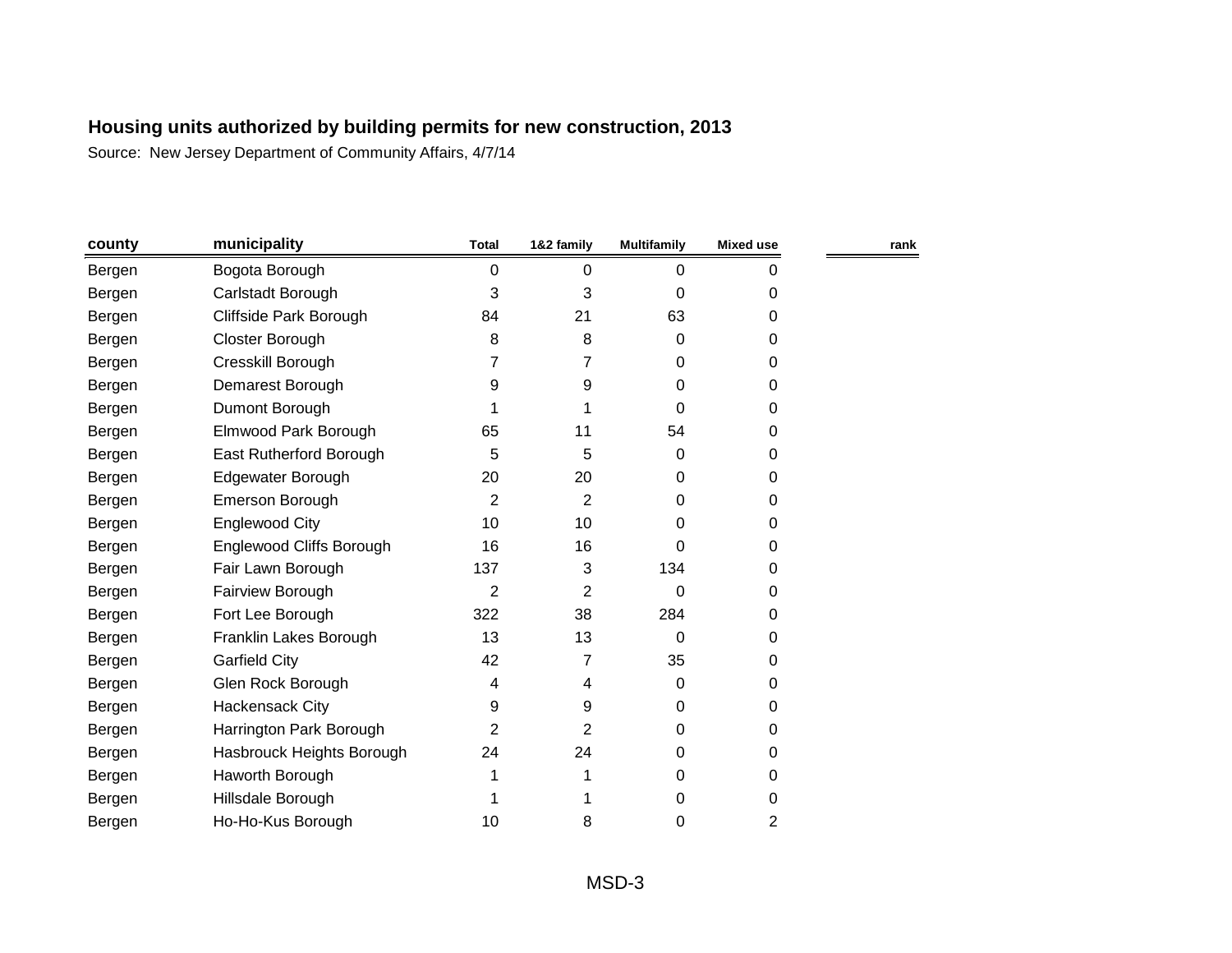| county | municipality               | <b>Total</b> | 1&2 family     | <b>Multifamily</b> | <b>Mixed use</b> | rank |
|--------|----------------------------|--------------|----------------|--------------------|------------------|------|
| Bergen | Leonia Borough             |              |                | 0                  | 0                |      |
| Bergen | Little Ferry Borough       |              |                | 0                  | 0                |      |
| Bergen | Lodi Borough               | 0            | 0              | 0                  | 0                |      |
| Bergen | Lyndhurst Township         | 270          | 12             | 258                | $\Omega$         |      |
| Bergen | Mahwah Township            | 10           | 10             | 0                  | 0                |      |
| Bergen | Maywood Borough            | 2            | 2              | 0                  | 0                |      |
| Bergen | Midland Park Borough       | $\Omega$     | 0              | 0                  | 0                |      |
| Bergen | Montvale Borough           | 52           | 12             | 40                 | 0                |      |
| Bergen | Moonachie Borough          | 3            | 3              | 0                  | 0                |      |
| Bergen | New Milford Borough        | 15           | 15             | 0                  | 0                |      |
| Bergen | North Arlington Borough    | 0            | 0              | 0                  | 0                |      |
| Bergen | Northvale Borough          |              |                | 0                  | 0                |      |
| Bergen | Norwood Borough            | 3            | 3              | 0                  | 0                |      |
| Bergen | Oakland Borough            | 4            | 4              | 0                  | 0                |      |
| Bergen | Old Tappan Borough         | 14           | 6              | 8                  | 0                |      |
| Bergen | Oradell Borough            | $\Omega$     | 0              | 0                  | 0                |      |
| Bergen | Palisades Park Borough     | 68           | 68             | 0                  | 0                |      |
| Bergen | Paramus Borough            | 24           | 24             | 0                  | 0                |      |
| Bergen | Park Ridge Borough         | 2            | $\overline{2}$ | 0                  | 0                |      |
| Bergen | Ramsey Borough             | 5            | 5              | 0                  | 0                |      |
| Bergen | Ridgefield Borough         | 5            | 5              | 0                  | 0                |      |
| Bergen | Ridgefield Park Village    | 0            | 0              | 0                  | 0                |      |
| Bergen | Ridgewood Village          | 13           | 13             | 0                  | 0                |      |
| Bergen | River Edge Borough         | 2            | $\overline{c}$ | 0                  | 0                |      |
| Bergen | <b>River Vale Township</b> | 17           | 11             | 6                  | 0                |      |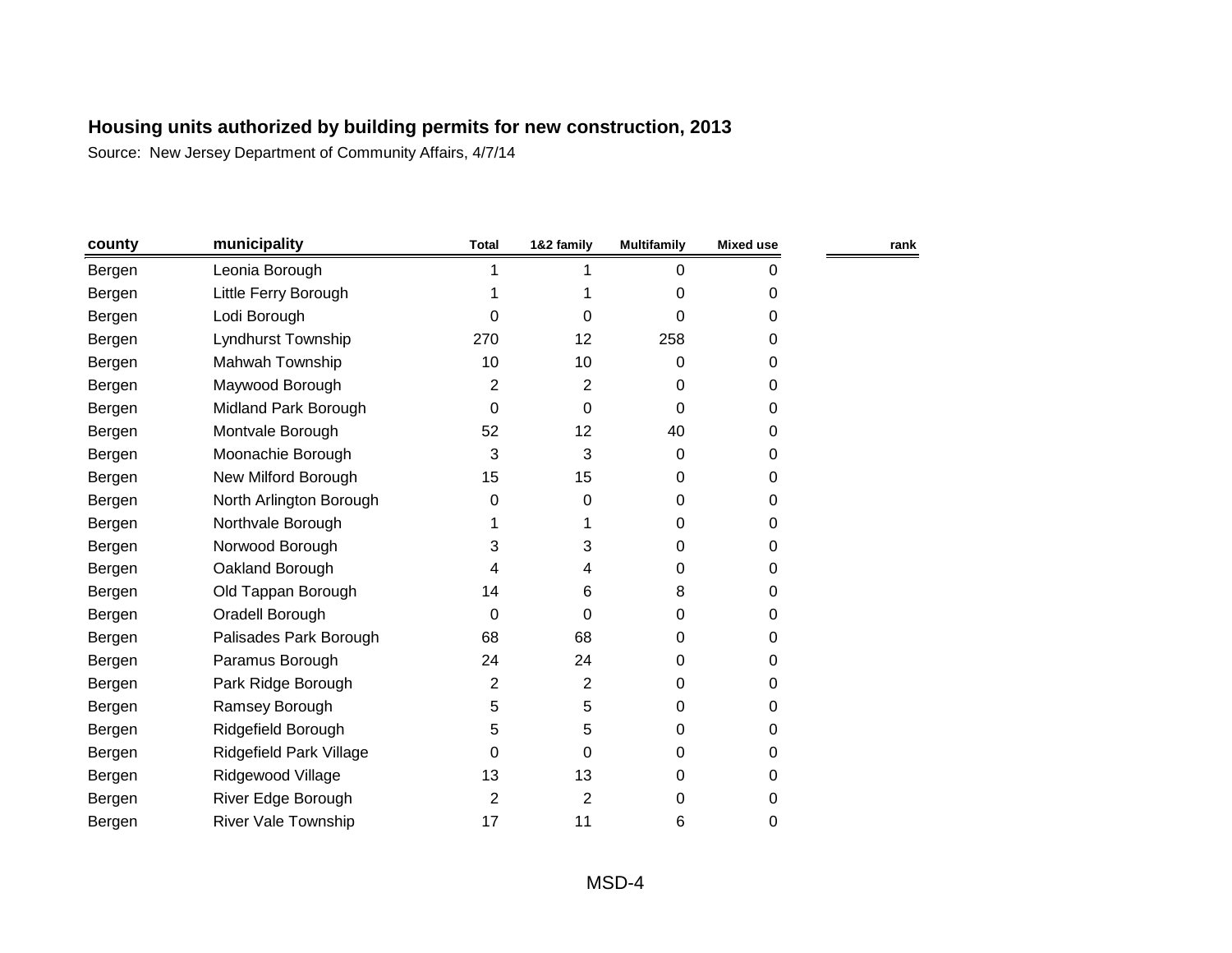| county            | municipality                  | <b>Total</b> | 1&2 family   | <b>Multifamily</b> | <b>Mixed use</b> | rank |
|-------------------|-------------------------------|--------------|--------------|--------------------|------------------|------|
| Bergen            | Rochelle Park Township        | 2            | 2            | 0                  | 0                |      |
| Bergen            | Rockleigh Borough             |              |              | 0                  | 0                |      |
| Bergen            | <b>Rutherford Borough</b>     | 2            | $\mathbf{2}$ | 0                  | 0                |      |
| Bergen            | Saddle Brook Township         | 5            | 5            | 0                  | 0                |      |
| Bergen            | Saddle River Borough          | 5            | 5            | 0                  | 0                |      |
| Bergen            | South Hackensack Twp          | 0            | 0            | 0                  | 0                |      |
| Bergen            | <b>Teaneck Township</b>       | 21           | 21           | 0                  | 0                |      |
| Bergen            | Tenafly Borough               | 28           | 28           | 0                  | 0                |      |
| Bergen            | Teterboro Borough             | 0            | 0            | 0                  | 0                |      |
| Bergen            | Upper Saddle River Borough    | 12           | 12           | 0                  | 0                |      |
| Bergen            | <b>Waldwick Borough</b>       | 21           | 20           | 0                  |                  |      |
| Bergen            | Wallington Borough            | 7            | 7            | 0                  | 0                |      |
| Bergen            | <b>Washington Township</b>    | 2            | 2            | 0                  | 0                |      |
| Bergen            | Westwood Borough              | 6            | 6            | 0                  | 0                |      |
| Bergen            | <b>Woodcliff Lake Borough</b> | 5            | 5            | 0                  | 0                |      |
| Bergen            | Wood-Ridge Borough            | 4            | 4            | 0                  | 0                |      |
| Bergen            | <b>Wyckoff Township</b>       | 14           | 14           | 0                  | 0                |      |
| <b>Burlington</b> | <b>Bass River Township</b>    |              |              | 0                  | 0                |      |
| <b>Burlington</b> | <b>Beverly City</b>           | 0            | 0            | 0                  | 0                |      |
| <b>Burlington</b> | <b>Bordentown City</b>        |              |              | 0                  | 0                |      |
| Burlington        | <b>Bordentown Township</b>    | 18           | 18           | 0                  | 0                |      |
| Burlington        | <b>Burlington City</b>        | 0            | 0            | 0                  | 0                |      |
| <b>Burlington</b> | <b>Burlington Township</b>    | 52           | 52           | 0                  | 0                |      |
| Burlington        | <b>Chesterfield Township</b>  | 28           | 28           | 0                  | 0                |      |
| Burlington        | Cinnaminson Township          | 59           | 29           | 30                 | 0                |      |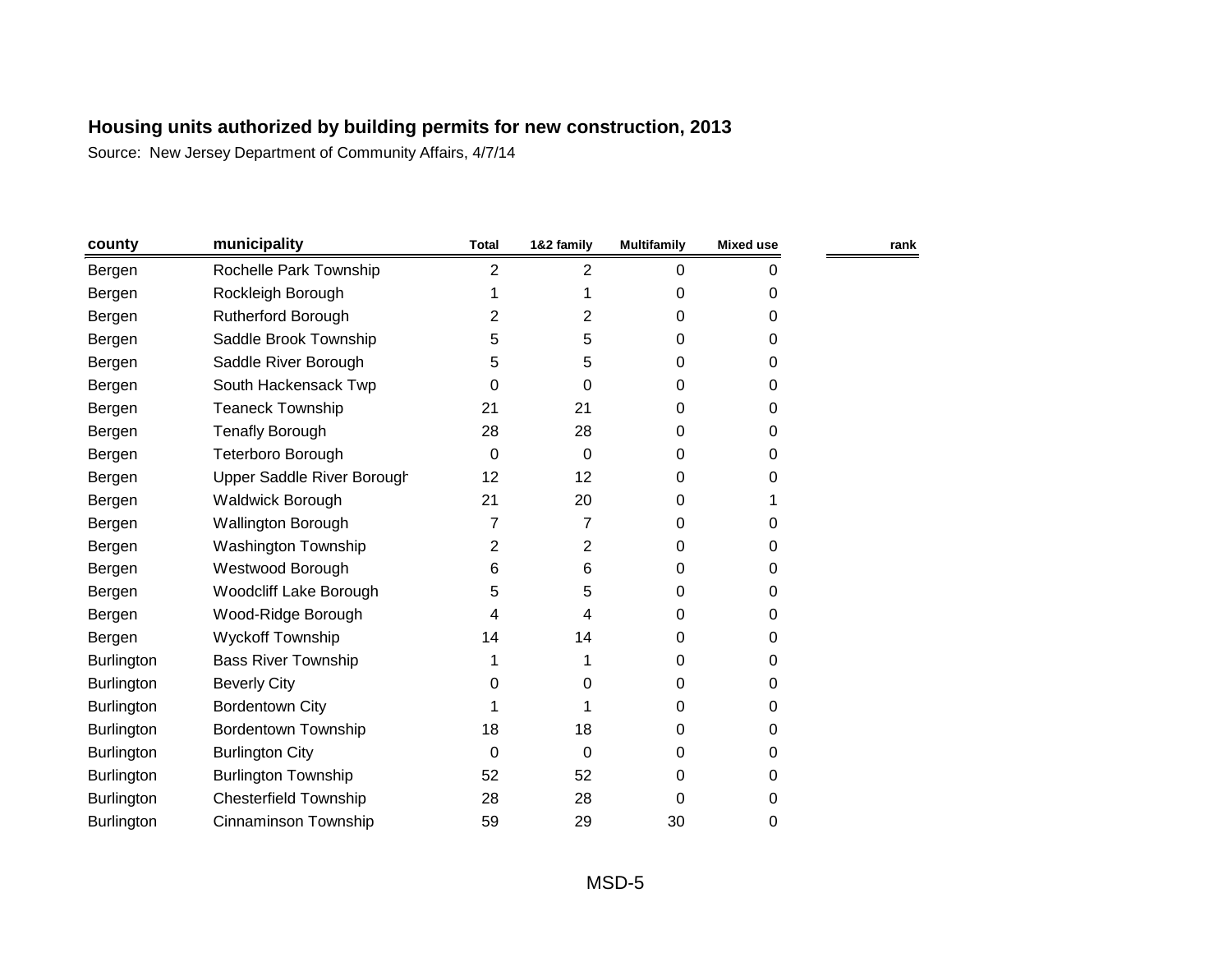| county            | municipality                   | <b>Total</b> | 1&2 family     | <b>Multifamily</b> | <b>Mixed use</b> | rank |
|-------------------|--------------------------------|--------------|----------------|--------------------|------------------|------|
| <b>Burlington</b> | Delanco Township               | 3            | 3              | 0                  | 0                |      |
| Burlington        | Delran Township                | 2            | 2              | 0                  | 0                |      |
| <b>Burlington</b> | Eastampton Township            | $\mathbf 0$  | 0              | 0                  | 0                |      |
| <b>Burlington</b> | <b>Edgewater Park Township</b> | 0            | 0              | 0                  | 0                |      |
| Burlington        | Evesham Township               | 69           | 48             | 21                 | 0                |      |
| <b>Burlington</b> | Fieldsboro Borough             | 0            | 0              | 0                  | 0                |      |
| <b>Burlington</b> | Florence Township              | 29           | 29             | 0                  | 0                |      |
| Burlington        | Hainesport Township            | 2            | $\overline{2}$ | 0                  | 0                |      |
| Burlington        | <b>Lumberton Township</b>      |              |                | 0                  | 0                |      |
| Burlington        | <b>Mansfield Township</b>      | 16           | 16             | 0                  | 0                |      |
| <b>Burlington</b> | Maple Shade Township           | 6            | 6              | 0                  | 0                |      |
| Burlington        | <b>Medford Township</b>        | 70           | 70             | 0                  | 0                |      |
| Burlington        | Medford Lakes Borough          | 2            | $\overline{2}$ | 0                  | 0                |      |
| <b>Burlington</b> | Moorestown Township            | 21           | 21             | 0                  | 0                |      |
| Burlington        | Mount Holly Township           | 79           | 7              | 72                 | 0                |      |
| <b>Burlington</b> | Mount Laurel Township          | 37           | 30             | 7                  | 0                |      |
| Burlington        | New Hanover Township           |              |                | 0                  | 0                |      |
| <b>Burlington</b> | North Hanover Township         |              |                | 0                  | 0                |      |
| Burlington        | Palmyra Borough                | 2            | 2              | 0                  | 0                |      |
| Burlington        | Pemberton Borough              | 0            | 0              | 0                  | 0                |      |
| <b>Burlington</b> | Pemberton Township             | 14           | 14             | 0                  | 0                |      |
| Burlington        | <b>Riverside Township</b>      | 0            | 0              | 0                  | 0                |      |
| <b>Burlington</b> | Riverton Borough               | 0            | 0              | 0                  | 0                |      |
| Burlington        | Shamong Township               | 2            | 2              | 0                  | 0                |      |
| Burlington        | Southampton Township           |              |                | 0                  | 0                |      |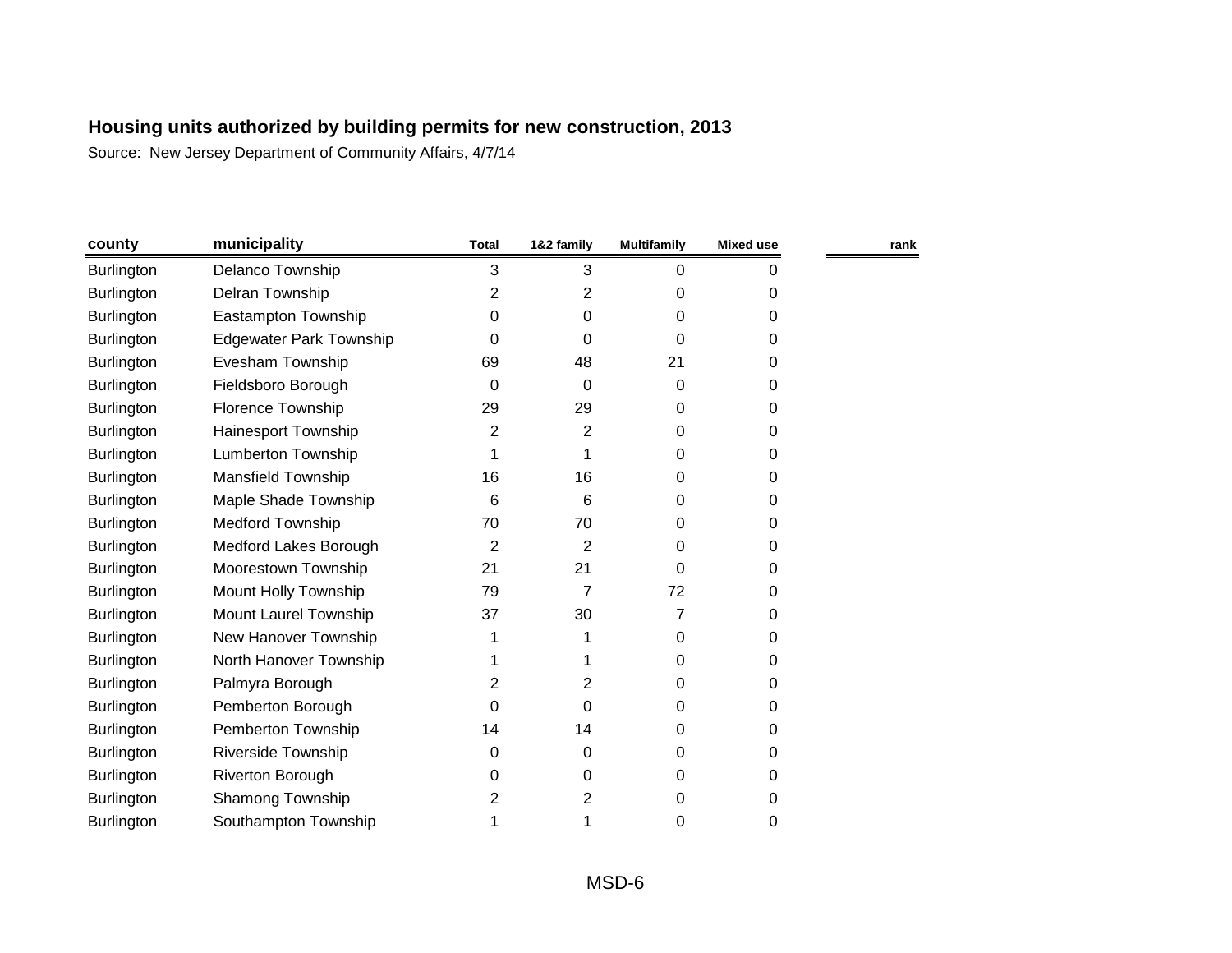| county            | municipality               | <b>Total</b> | 1&2 family | <b>Multifamily</b> | <b>Mixed use</b> | rank |
|-------------------|----------------------------|--------------|------------|--------------------|------------------|------|
| Burlington        | Springfield Township       | 0            | 0          | 0                  | 0                |      |
| <b>Burlington</b> | <b>Tabernacle Township</b> | 3            | 3          | 0                  | 0                |      |
| <b>Burlington</b> | <b>Washington Township</b> | 2            | 2          | 0                  | 0                |      |
| <b>Burlington</b> | <b>Westampton Township</b> | $\Omega$     | 0          | $\Omega$           | 0                |      |
| <b>Burlington</b> | Willingboro Township       | 25           |            | 24                 | 0                |      |
| <b>Burlington</b> | <b>Woodland Township</b>   |              |            | 0                  | 0                |      |
| Burlington        | Wrightstown Borough        | 0            | 0          | 0                  | 0                |      |
| Camden            | Audubon Borough            | 3            | 3          | 0                  | 0                |      |
| Camden            | Audubon Park Borough       | 0            | 0          | 0                  | 0                |      |
| Camden            | <b>Barrington Borough</b>  | 3            | 3          | 0                  | 0                |      |
| Camden            | Bellmawr Borough           | 0            | 0          | 0                  | 0                |      |
| Camden            | Berlin Borough             |              |            | 0                  | 0                |      |
| Camden            | <b>Berlin Township</b>     | 22           | 22         | 0                  | 0                |      |
| Camden            | Brooklawn Borough          | 0            | 0          | 0                  | 0                |      |
| Camden            | Camden City                | 22           | 21         | 1                  | 0                |      |
| Camden            | Cherry Hill Township       | 100          | 19         | 81                 | 0                |      |
| Camden            | <b>Chesilhurst Borough</b> | 0            | 0          | 0                  | 0                |      |
| Camden            | <b>Clementon Borough</b>   |              |            | 0                  | 0                |      |
| Camden            | Collingswood Borough       | 71           |            | 70                 | 0                |      |
| Camden            | Gibbsboro Borough          | 0            | 0          | 0                  | 0                |      |
| Camden            | <b>Gloucester City</b>     | 0            | 0          | 0                  | 0                |      |
| Camden            | <b>Gloucester Township</b> | 0            | 0          | 0                  | 0                |      |
| Camden            | Haddon Township            | 2            | 2          | 0                  | 0                |      |
| Camden            | Haddonfield Borough        |              | 7          | 0                  | 0                |      |
| Camden            | Haddon Heights Borough     | 5            | 5          | 0                  | 0                |      |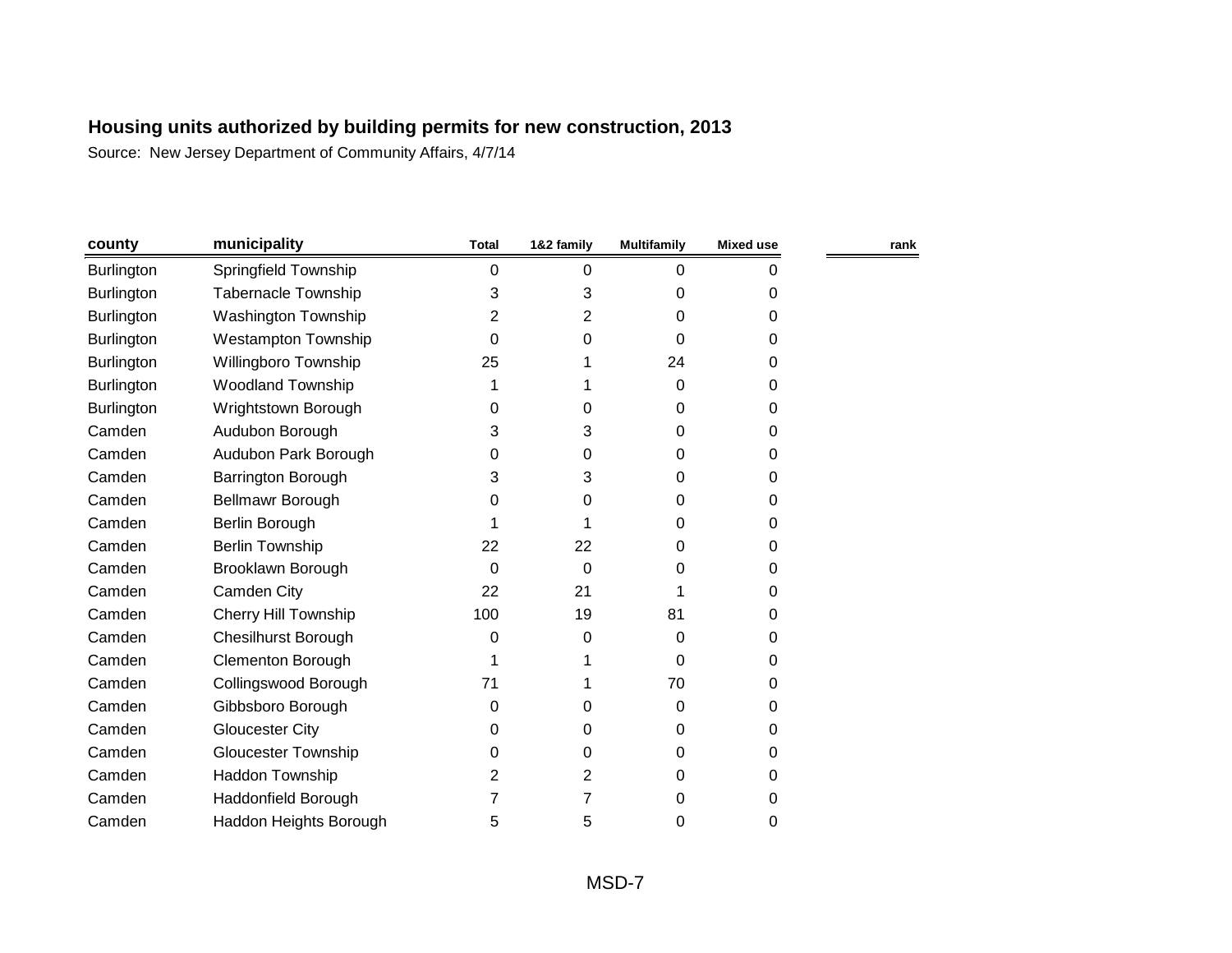| municipality              | <b>Total</b> | 1&2 family | <b>Multifamily</b> | Mixed use | rank |
|---------------------------|--------------|------------|--------------------|-----------|------|
| Hi-nella Borough          | 0            | 0          | 0                  | 0         |      |
| Laurel Springs Borough    | 0            | 0          | 0                  | 0         |      |
| Lawnside Borough          | 2            | 2          | $\Omega$           | 0         |      |
| Lindenwold Borough        | 24           | 0          | 24                 | 0         |      |
| Magnolia Borough          | 0            | 0          | 0                  | 0         |      |
| Merchantville Borough     | 0            | 0          | 0                  | 0         |      |
| Mount Ephraim Borough     |              |            | $\Omega$           | 0         |      |
| Oaklyn Borough            | 0            | 0          | 0                  | 0         |      |
| Pennsauken Township       | 4            | 4          | $\Omega$           | 0         |      |
| Pine Hill Borough         | 24           |            | 23                 | 0         |      |
| Pine Valley Borough       |              |            | $\Omega$           | 0         |      |
| Runnemede Borough         | 0            | $\Omega$   | 0                  | 0         |      |
| Somerdale Borough         | 51           | 51         | 0                  | 0         |      |
| Stratford Borough         | 2            | 2          | $\Omega$           | 0         |      |
| Tavistock Borough         | 0            | 0          | 0                  | 0         |      |
| Voorhees Township         | 9            | 9          | 0                  | 0         |      |
| <b>Waterford Township</b> | 25           | 25         | 0                  | 0         |      |
| <b>Winslow Township</b>   | 0            | 0          | $\Omega$           | 0         |      |
| Woodlynne Borough         | $\Omega$     | 0          | $\Omega$           | 0         |      |
| Avalon Borough            | 76           | 76         | 0                  | 0         |      |
| Cape May City             | 8            | 8          | 0                  | 0         |      |
| Cape May Point Borough    | 7            | 7          | $\Omega$           | 0         |      |
| Dennis Township           | 6            | 6          | 0                  | 0         |      |
| Lower Township            | 21           | 21         | 0                  | 0         |      |
| Middle Township           | 100          | 100        | 0                  | 0         |      |
|                           |              |            |                    |           |      |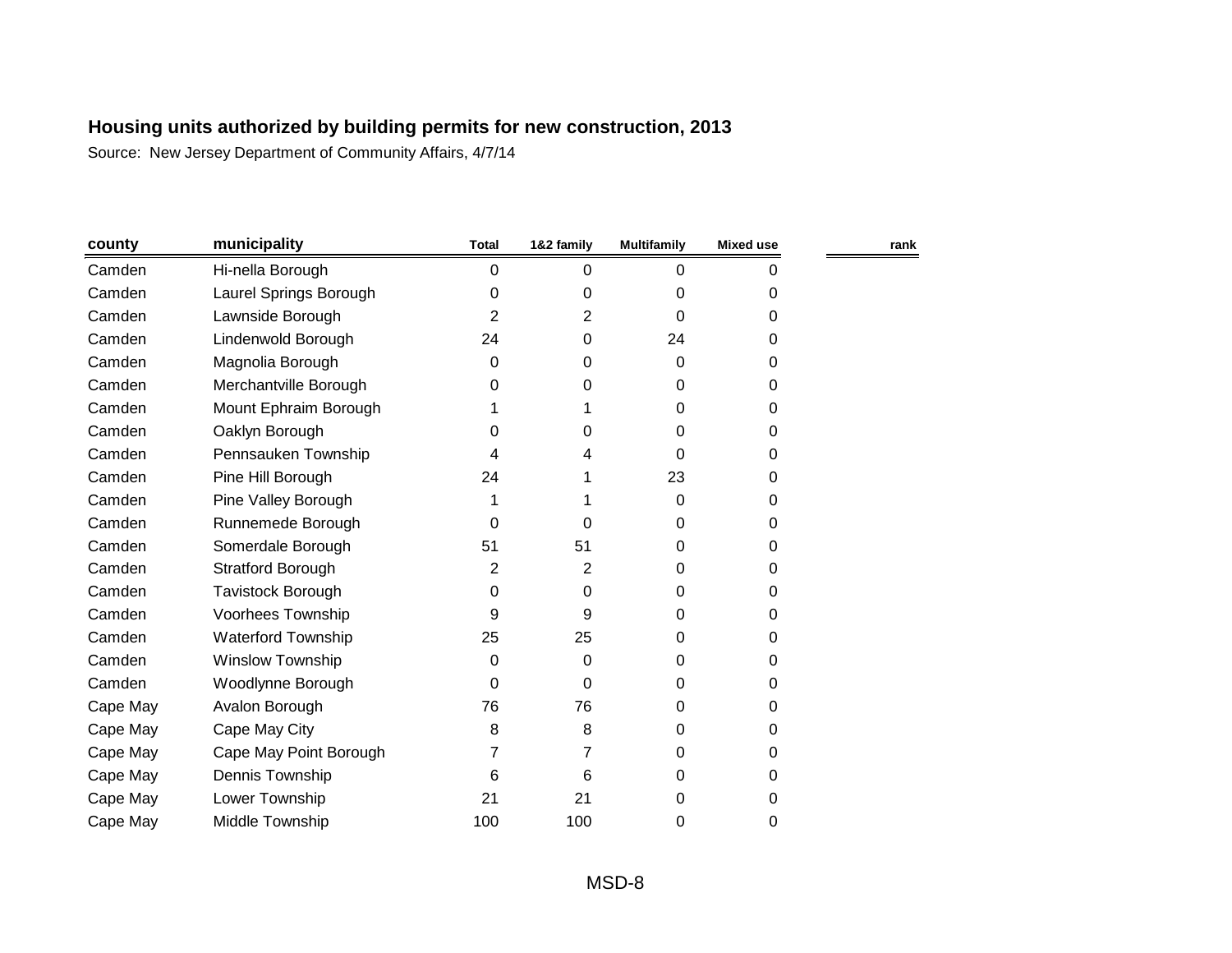| county     | municipality                    | <b>Total</b> | 1&2 family | <b>Multifamily</b> | Mixed use | rank |
|------------|---------------------------------|--------------|------------|--------------------|-----------|------|
| Cape May   | North Wildwood City             | 13           | 10         | 3                  | 0         |      |
| Cape May   | Ocean City                      | 258          | 258        | 0                  | 0         |      |
| Cape May   | Sea Isle City                   | 84           | 71         | 13                 | 0         |      |
| Cape May   | Stone Harbor Borough            | 46           | 46         | 0                  | 0         |      |
| Cape May   | <b>Upper Township</b>           | 15           | 15         | 0                  | 0         |      |
| Cape May   | West Cape May Borough           | 9            | 9          | 0                  | 0         |      |
| Cape May   | West Wildwood Borough           |              |            | 0                  | 0         |      |
| Cape May   | <b>Wildwood City</b>            |              | 3          | 4                  | 0         |      |
| Cape May   | Wildwood Crest Borough          | 0            | 0          | 0                  | 0         |      |
| Cape May   | Woodbine Borough                | 5            | 4          | 0                  |           |      |
| Cumberland | <b>Bridgeton City</b>           | 4            | 4          | 0                  | 0         |      |
| Cumberland | <b>Commercial Township</b>      |              |            | 0                  | 0         |      |
| Cumberland | <b>Deerfield Township</b>       |              |            | 0                  | 0         |      |
| Cumberland | Downe Township                  | 5            | 5          | 0                  | 0         |      |
| Cumberland | <b>Fairfield Township</b>       |              |            | 0                  | 0         |      |
| Cumberland | <b>Greenwich Township</b>       | 0            | 0          | 0                  | 0         |      |
| Cumberland | <b>Hopewell Township</b>        | 0            | 0          | 0                  | 0         |      |
| Cumberland | Lawrence Township               | 0            | 0          | 0                  | 0         |      |
| Cumberland | <b>Maurice River Township</b>   | 3            | 3          | 0                  | 0         |      |
| Cumberland | Millville City                  | 10           | 10         | 0                  | 0         |      |
| Cumberland | Shiloh Borough                  | 0            | 0          | 0                  | 0         |      |
| Cumberland | <b>Stow Creek Township</b>      | 2            | 2          | 0                  | 0         |      |
| Cumberland | <b>Upper Deerfield Township</b> | 5            | 5          | 0                  | 0         |      |
| Cumberland | <b>Vineland City</b>            | 90           | 90         | 0                  | 0         |      |
| Essex      | <b>Belleville Township</b>      | 17           | 17         | 0                  | 0         |      |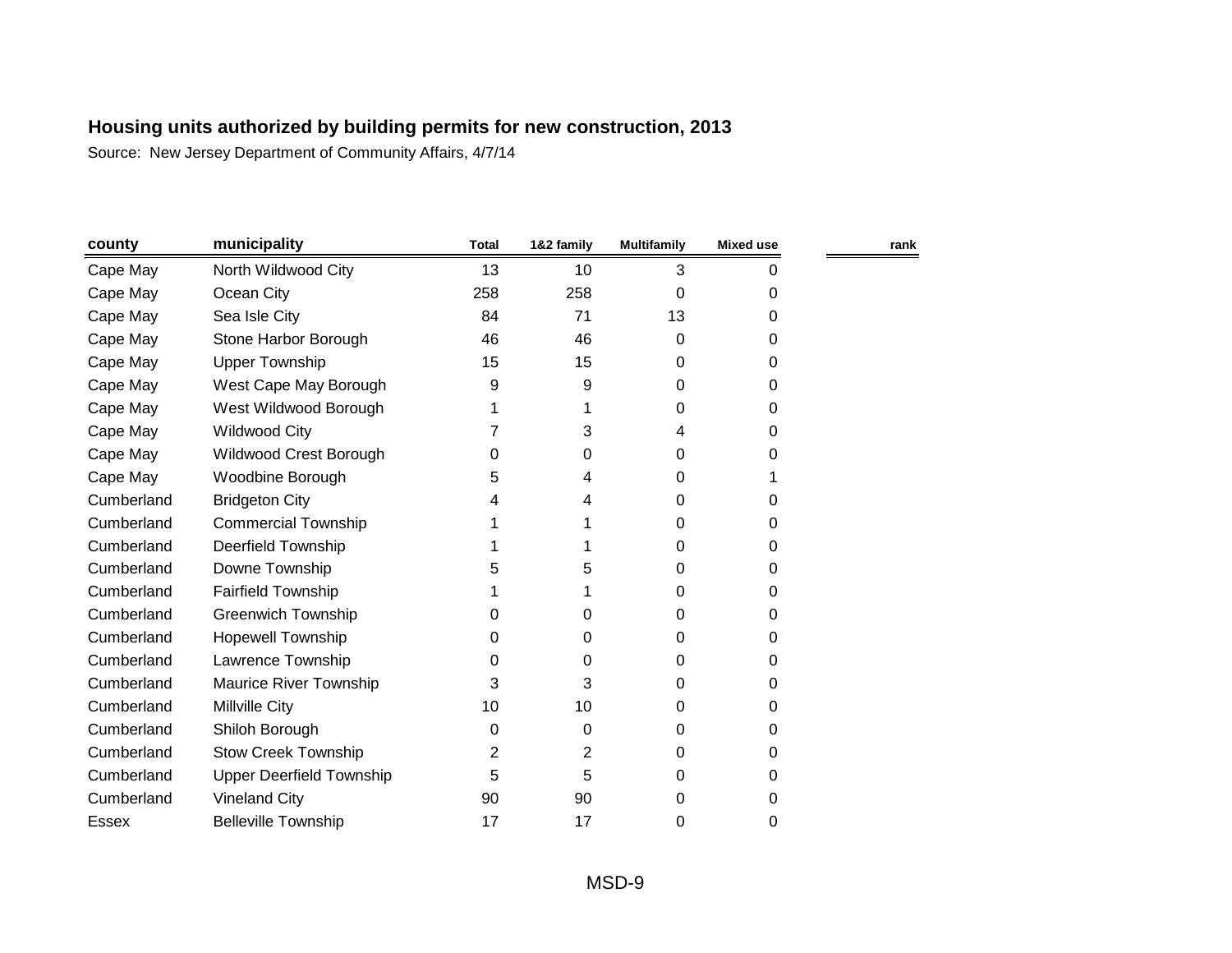| county       | municipality                   | <b>Total</b> | 1&2 family | <b>Multifamily</b> | Mixed use | rank |
|--------------|--------------------------------|--------------|------------|--------------------|-----------|------|
| Essex        | <b>Bloomfield Township</b>     | 50           | 0          | 50                 | 0         |      |
| Essex        | Caldwell Borough               | $\Omega$     | 0          | 0                  | 0         |      |
| Essex        | Cedar Grove Township           | 4            | 3          | 0                  |           |      |
| Essex        | East Orange City               | 68           | 3          | 65                 | 0         |      |
| <b>Essex</b> | <b>Essex Fells Borough</b>     | 0            | 0          | $\Omega$           | 0         |      |
| Essex        | <b>Fairfield Township</b>      | 0            | 0          | 0                  | 0         |      |
| <b>Essex</b> | Glen Ridge Borough             | 5            | 5          | 0                  | 0         |      |
| <b>Essex</b> | <b>Irvington Township</b>      | 0            | 0          | 0                  | 0         |      |
| Essex        | Livingston Township            | 35           | 35         | 0                  | 0         |      |
| <b>Essex</b> | Maplewood Township             | 4            | 4          | 0                  | 0         |      |
| Essex        | Millburn Township              | 70           | 69         |                    | 0         |      |
| <b>Essex</b> | Montclair Township             | 5            | 5          | 0                  | 0         |      |
| Essex        | <b>Newark City</b>             | 309          | 26         | 283                | 0         |      |
| <b>Essex</b> | North Caldwell Borough         | 77           | 77         | 0                  | 0         |      |
| Essex        | Nutley Township                | 6            | 6          | $\Omega$           | 0         |      |
| <b>Essex</b> | City of Orange Township        | 152          | 8          | 144                | 0         |      |
| <b>Essex</b> | Roseland Borough               |              |            | 0                  | 0         |      |
| <b>Essex</b> | South Orange Village           | 0            | 0          | 0                  | 0         |      |
| <b>Essex</b> | Verona Township                | 7            | 7          | $\Omega$           | 0         |      |
| Essex        | West Caldwell Township         | 25           | 25         | $\Omega$           | 0         |      |
| <b>Essex</b> | West Orange Township           | 13           | 13         | $\Omega$           | 0         |      |
| Gloucester   | Clayton Borough                | 48           | 48         | $\Omega$           | 0         |      |
| Gloucester   | Deptford Township              | 39           | 39         | 0                  | 0         |      |
| Gloucester   | <b>East Greenwich Township</b> | 54           | 50         | 4                  | 0         |      |
| Gloucester   | <b>Elk Township</b>            | 0            | 0          | 0                  | 0         |      |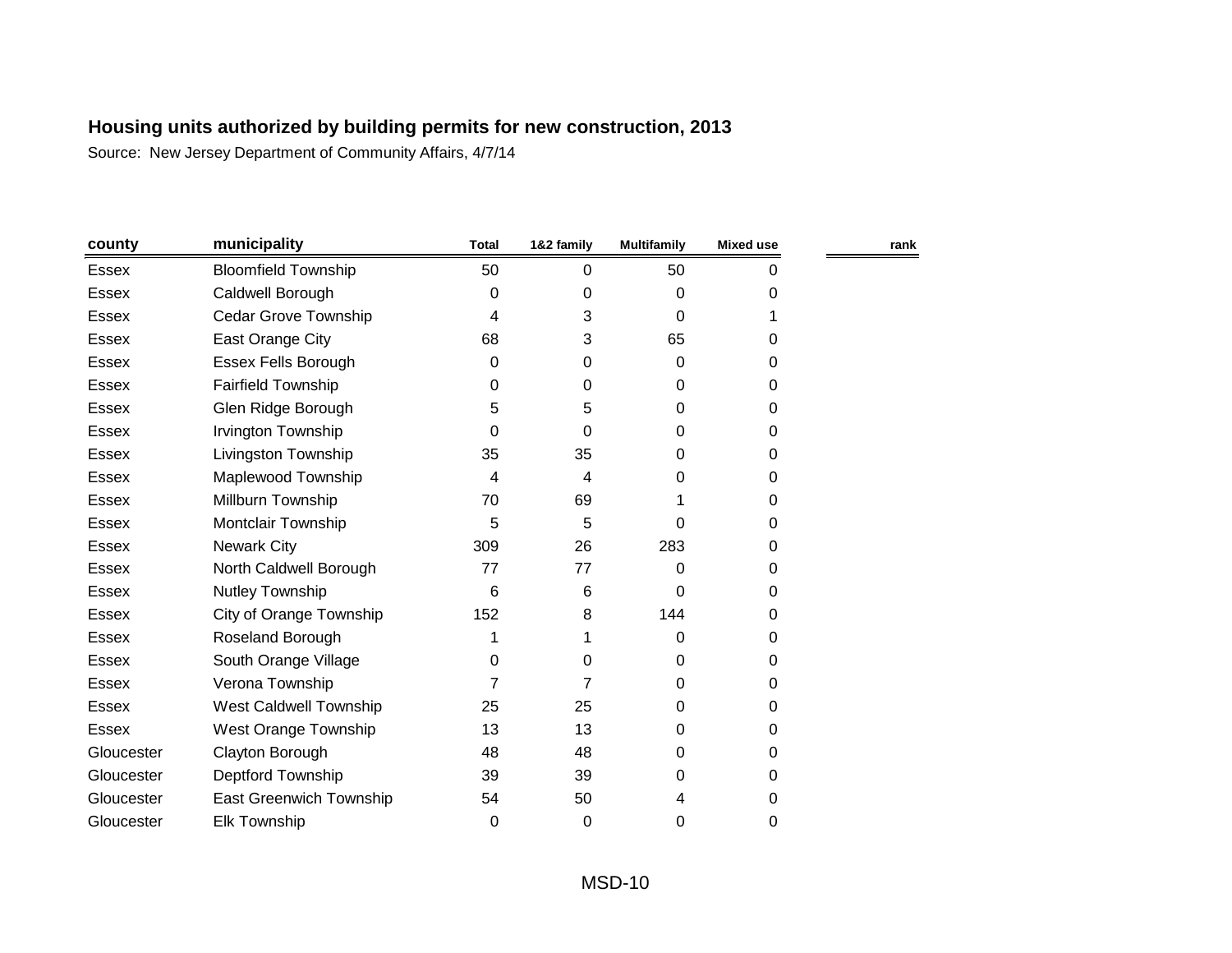| county     | municipality               | <b>Total</b> | 1&2 family     | <b>Multifamily</b> | <b>Mixed use</b> | rank |
|------------|----------------------------|--------------|----------------|--------------------|------------------|------|
| Gloucester | Franklin Township          | 26           | 26             | $\Omega$           | 0                |      |
| Gloucester | Glassboro Borough          | 66           | 66             | 0                  | 0                |      |
| Gloucester | <b>Greenwich Township</b>  | $\Omega$     | 0              | 0                  | 0                |      |
| Gloucester | Harrison Township          | 59           | 59             | 0                  | 0                |      |
| Gloucester | Logan Township             | 0            | 0              | 0                  | 0                |      |
| Gloucester | Mantua Township            | 0            | 0              | 0                  | 0                |      |
| Gloucester | Monroe Township            | 124          | 113            | 11                 | 0                |      |
| Gloucester | National Park Borough      | 0            | 0              | 0                  | 0                |      |
| Gloucester | Newfield Borough           | 0            | 0              | 0                  | 0                |      |
| Gloucester | Paulsboro Borough          | 0            | 0              | 0                  | 0                |      |
| Gloucester | Pitman Borough             | 0            | 0              | 0                  | 0                |      |
| Gloucester | South Harrison Township    | 0            | 0              | 0                  | 0                |      |
| Gloucester | Swedesboro Borough         |              | 1              | 0                  | 0                |      |
| Gloucester | <b>Washington Township</b> | 2            | 2              | 0                  | 0                |      |
| Gloucester | Wenonah Borough            |              | 1              | 0                  | 0                |      |
| Gloucester | West Deptford Township     | 5            | 5              | 0                  | 0                |      |
| Gloucester | Westville Borough          |              | 1              | 0                  | 0                |      |
| Gloucester | <b>Woodbury City</b>       | 0            | 0              | 0                  | 0                |      |
| Gloucester | Woodbury Heights Borough   | 2            | $\overline{2}$ | 0                  | 0                |      |
| Gloucester | Woolwich Township          | 194          | 99             | 95                 | 0                |      |
| Hudson     | <b>Bayonne City</b>        | 213          | 39             | 174                | 0                |      |
| Hudson     | East Newark Borough        | $\Omega$     | 0              | 0                  | 0                |      |
| Hudson     | Guttenberg Town            | 4            | 0              | 0                  | 4                |      |
| Hudson     | Harrison Town              | 15           | 15             | 0                  | 0                |      |
| Hudson     | <b>Hoboken City</b>        | 295          | 1              | 294                | 0                |      |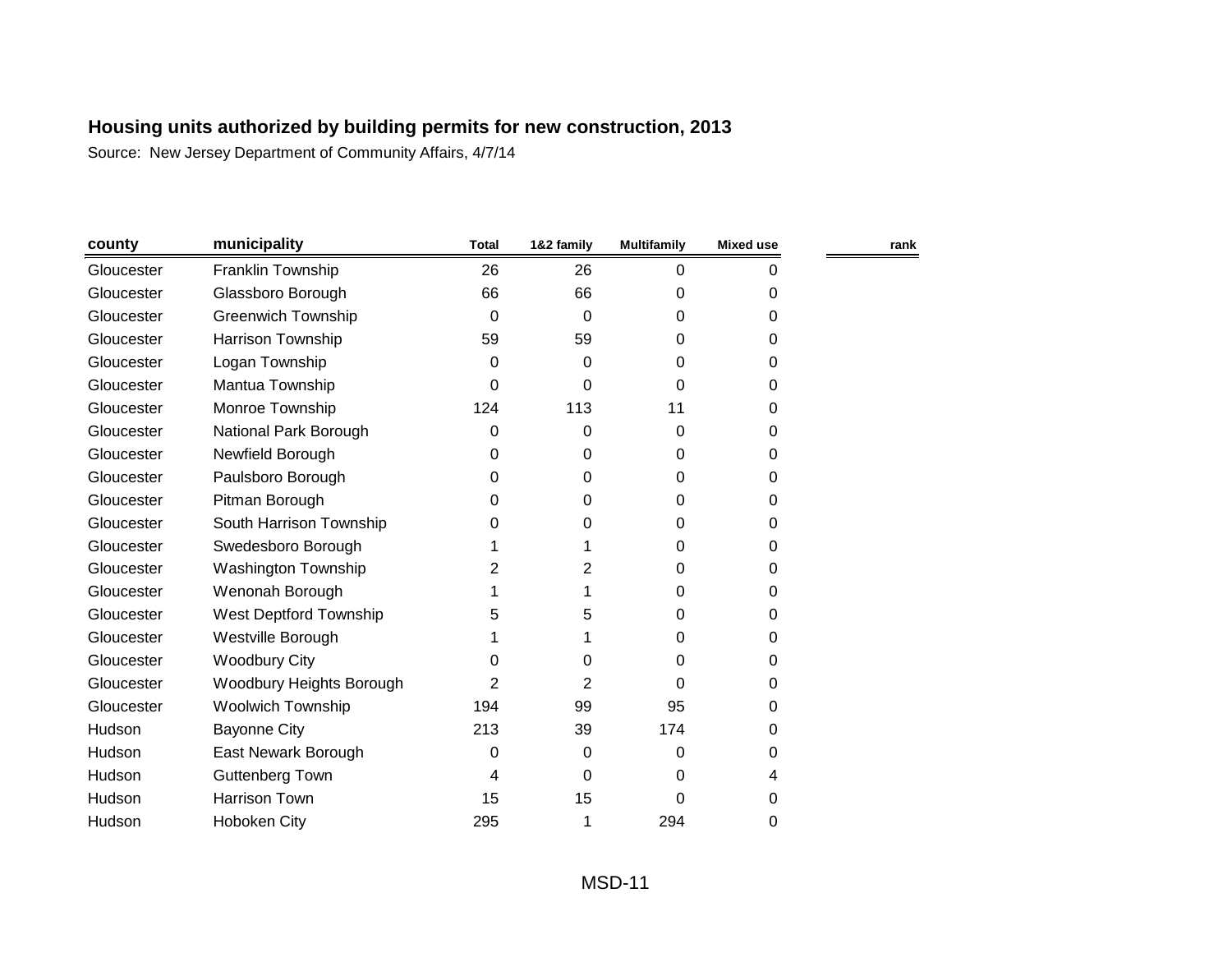| county    | municipality                | <b>Total</b> | 1&2 family | <b>Multifamily</b> | Mixed use | rank |
|-----------|-----------------------------|--------------|------------|--------------------|-----------|------|
| Hudson    | Jersey City                 | 1,702        | 150        | 1,552              | 0         |      |
| Hudson    | <b>Kearny Town</b>          | 14           | 11         | 3                  | 0         |      |
| Hudson    | North Bergen Township       | 0            | 0          | 0                  | 0         |      |
| Hudson    | Secaucus Town               | 19           | 5          | 14                 | 0         |      |
| Hudson    | <b>Union City</b>           | 18           | 0          | 18                 | 0         |      |
| Hudson    | Weehawken Township          | 742          | 0          | 742                | 0         |      |
| Hudson    | West New York Town          | 104          | 0          | 104                | 0         |      |
| Hunterdon | Alexandria Township         | 3            | 3          | 0                  | 0         |      |
| Hunterdon | Bethlehem Township          | 0            | 0          | 0                  | 0         |      |
| Hunterdon | <b>Bloomsbury Borough</b>   | 0            | 0          | 0                  | 0         |      |
| Hunterdon | Califon Borough             | 0            | 0          | 0                  | 0         |      |
| Hunterdon | <b>Clinton Town</b>         | 0            | 0          | 0                  | 0         |      |
| Hunterdon | <b>Clinton Township</b>     | 2            | 2          | 0                  | 0         |      |
| Hunterdon | <b>Delaware Township</b>    | 4            | 4          | 0                  | 0         |      |
| Hunterdon | <b>East Amwell Township</b> | 3            | 3          | 0                  | 0         |      |
| Hunterdon | Flemington Borough          | 0            | 0          | 0                  | 0         |      |
| Hunterdon | Franklin Township           | 2            | 2          | 0                  | 0         |      |
| Hunterdon | Frenchtown Borough          |              |            | 0                  | 0         |      |
| Hunterdon | Glen Gardner Borough        | 0            | 0          | 0                  | 0         |      |
| Hunterdon | Hampton Borough             |              |            | 0                  | 0         |      |
| Hunterdon | High Bridge Borough         |              |            | 0                  | 0         |      |
| Hunterdon | <b>Holland Township</b>     |              |            | 0                  | 0         |      |
| Hunterdon | Kingwood Township           |              | 4          | 0                  | 0         |      |
| Hunterdon | Lambertville City           | 2            | 2          | 0                  | 0         |      |
| Hunterdon | Lebanon Borough             | 0            | 0          | 0                  | 0         |      |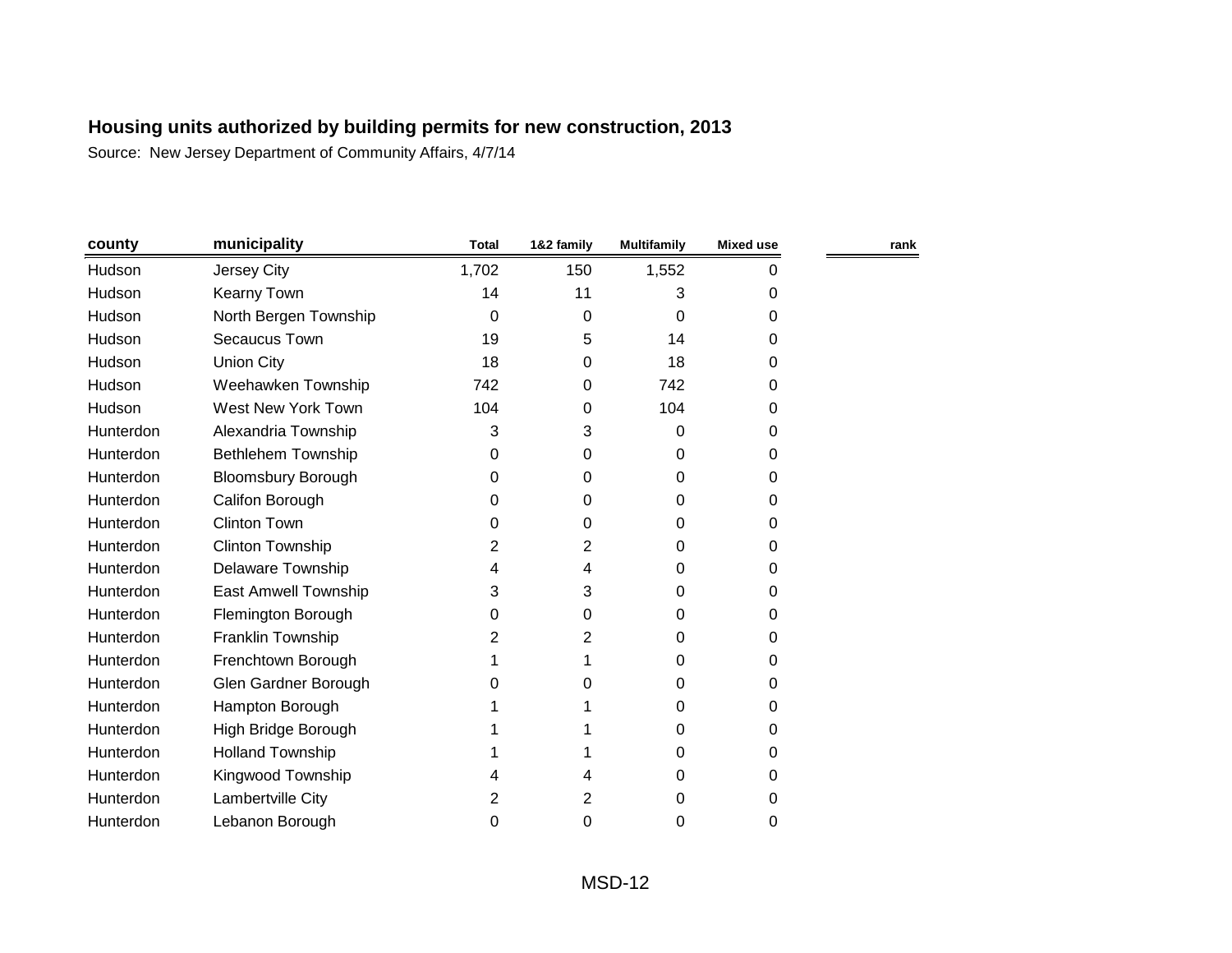| county    | municipality                   | <b>Total</b> | 1&2 family | <b>Multifamily</b> | <b>Mixed use</b> | rank |
|-----------|--------------------------------|--------------|------------|--------------------|------------------|------|
| Hunterdon | Lebanon Township               | 3            | 3          | 0                  | 0                |      |
| Hunterdon | Milford Borough                | $\Omega$     | 0          | 0                  | 0                |      |
| Hunterdon | Raritan Township               | 30           | 30         | 0                  | 0                |      |
| Hunterdon | Readington Township            | 10           | 10         | 0                  | 0                |      |
| Hunterdon | Stockton Borough               | 0            | 0          | 0                  | 0                |      |
| Hunterdon | Tewksbury Township             | 4            | 4          | 0                  | 0                |      |
| Hunterdon | Union Township                 |              |            | 0                  | 0                |      |
| Hunterdon | West Amwell Township           | 3            | 3          | 0                  | 0                |      |
| Mercer    | East Windsor Township          | 15           | 15         | 0                  | 0                |      |
| Mercer    | <b>Ewing Township</b>          | 0            | 0          | 0                  | 0                |      |
| Mercer    | Hamilton Township              | 98           | 82         | 14                 | 2                |      |
| Mercer    | <b>Hightstown Borough</b>      | 5            | 5          | 0                  | 0                |      |
| Mercer    | Hopewell Borough               | 0            | 0          | 0                  | 0                |      |
| Mercer    | <b>Hopewell Township</b>       | 6            | 6          | 0                  | 0                |      |
| Mercer    | Lawrence Township              | 4            | 4          | 0                  | $\mathbf 0$      |      |
| Mercer    | Pennington Borough             | 0            | 0          | 0                  | 0                |      |
| Mercer    | Princeton Borough              | 0            | 0          | 0                  | 0                |      |
| Mercer    | Princeton (1114)               | 518          | 19         | 499                | 0                |      |
| Mercer    | <b>Trenton City</b>            | 148          | 0          | 148                | 0                |      |
| Mercer    | Robbinsville Township          | 29           | 29         | 0                  | 0                |      |
| Mercer    | West Windsor Township          | 35           | 0          | 35                 | 0                |      |
| Middlesex | Carteret Borough               | $\Omega$     | 0          | 0                  | 0                |      |
| Middlesex | Cranbury Township              |              |            | 0                  | 0                |      |
| Middlesex | Dunellen Borough               | 14           | 8          | 0                  | 6                |      |
| Middlesex | <b>East Brunswick Township</b> | 28           | 4          | 24                 | 0                |      |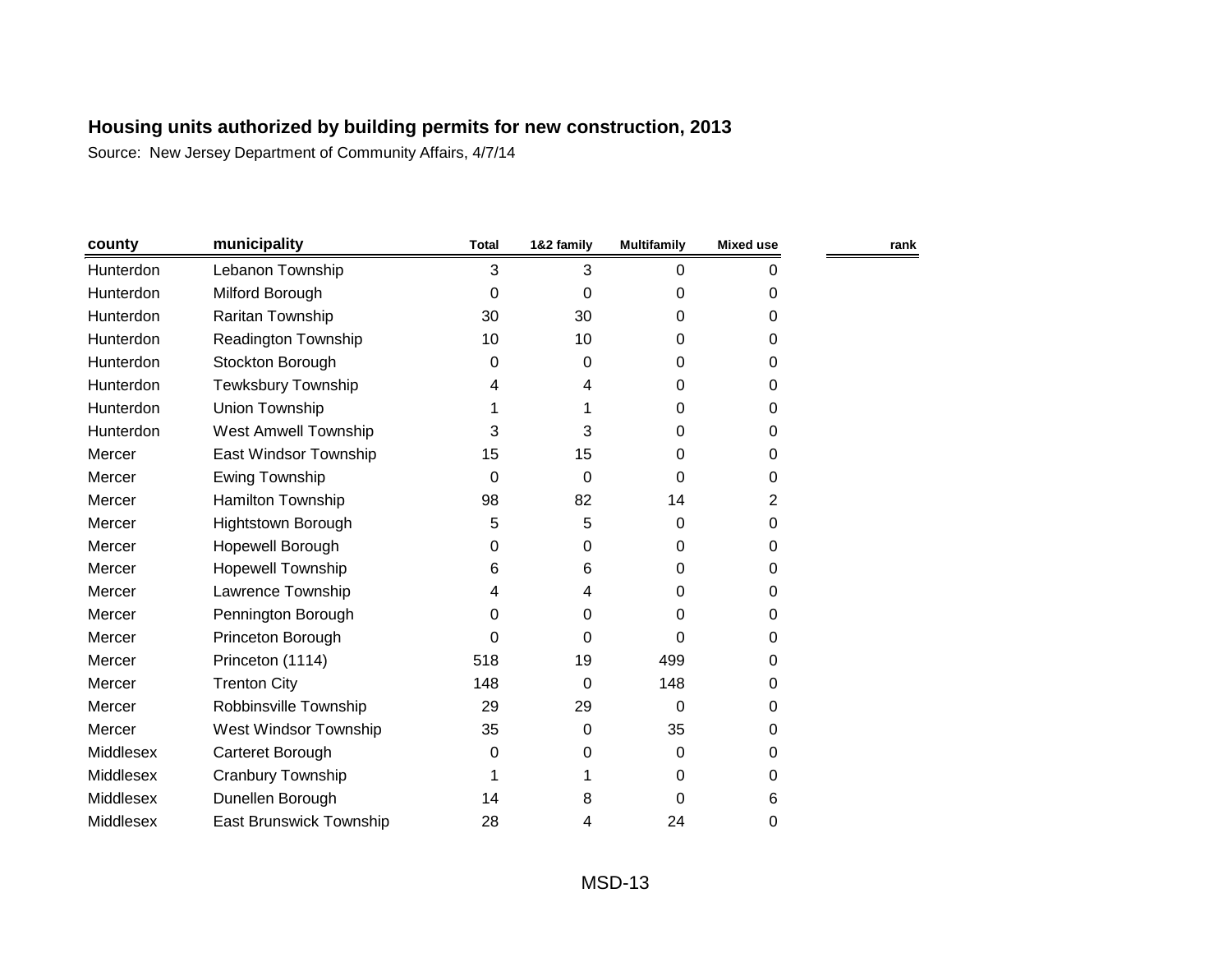| county           | municipality                 | <b>Total</b>   | 1&2 family     | <b>Multifamily</b> | Mixed use | rank |
|------------------|------------------------------|----------------|----------------|--------------------|-----------|------|
| Middlesex        | <b>Edison Township</b>       | 37             | 37             | $\mathbf{0}$       | 0         |      |
| Middlesex        | Helmetta Borough             | $\Omega$       | 0              | 0                  | 0         |      |
| Middlesex        | <b>Highland Park Borough</b> | 2              | $\overline{2}$ | 0                  | 0         |      |
| Middlesex        | Jamesburg Borough            | $\Omega$       | 0              | 0                  | 0         |      |
| Middlesex        | Old Bridge Township          | 54             | 53             | 1                  | 0         |      |
| Middlesex        | Metuchen Borough             | 52             | 19             | 33                 | 0         |      |
| Middlesex        | Middlesex Borough            | 4              | 4              | 0                  | 0         |      |
| Middlesex        | Milltown Borough             | $\overline{2}$ | $\overline{2}$ | 0                  | 0         |      |
| Middlesex        | Monroe Township              | 446            | 436            | 9                  |           |      |
| Middlesex        | <b>New Brunswick City</b>    | 347            | 4              | 343                | 0         |      |
| Middlesex        | North Brunswick Township     | 11             | 11             | 0                  | 0         |      |
| Middlesex        | Perth Amboy City             | 32             |                | 31                 | 0         |      |
| Middlesex        | Piscataway Township          | 162            | 19             | 143                | 0         |      |
| Middlesex        | Plainsboro Township          | 3              | 3              | 0                  | 0         |      |
| Middlesex        | Sayreville Borough           | 103            | 28             | 75                 | 0         |      |
| <b>Middlesex</b> | South Amboy City             | 1              | 1              | $\Omega$           | 0         |      |
| Middlesex        | South Brunswick Township     | 86             | 86             | 0                  | 0         |      |
| <b>Middlesex</b> | South Plainfield Borough     | 21             | 21             | 0                  | 0         |      |
| Middlesex        | South River Borough          | 5              | 5              | 0                  | 0         |      |
| Middlesex        | Spotswood Borough            | 1              |                | 0                  | 0         |      |
| Middlesex        | <b>Woodbridge Township</b>   | 129            | 29             | 100                | 0         |      |
| Monmouth         | Allenhurst Borough           | 0              | 0              | $\Omega$           | 0         |      |
| Monmouth         | Allentown Borough            | 0              | 0              | 0                  | 0         |      |
| Monmouth         | <b>Asbury Park City</b>      | 0              | 0              | 0                  | 0         |      |
| Monmouth         | Atlantic Highlands Borough   | 5              | 5              | 0                  | 0         |      |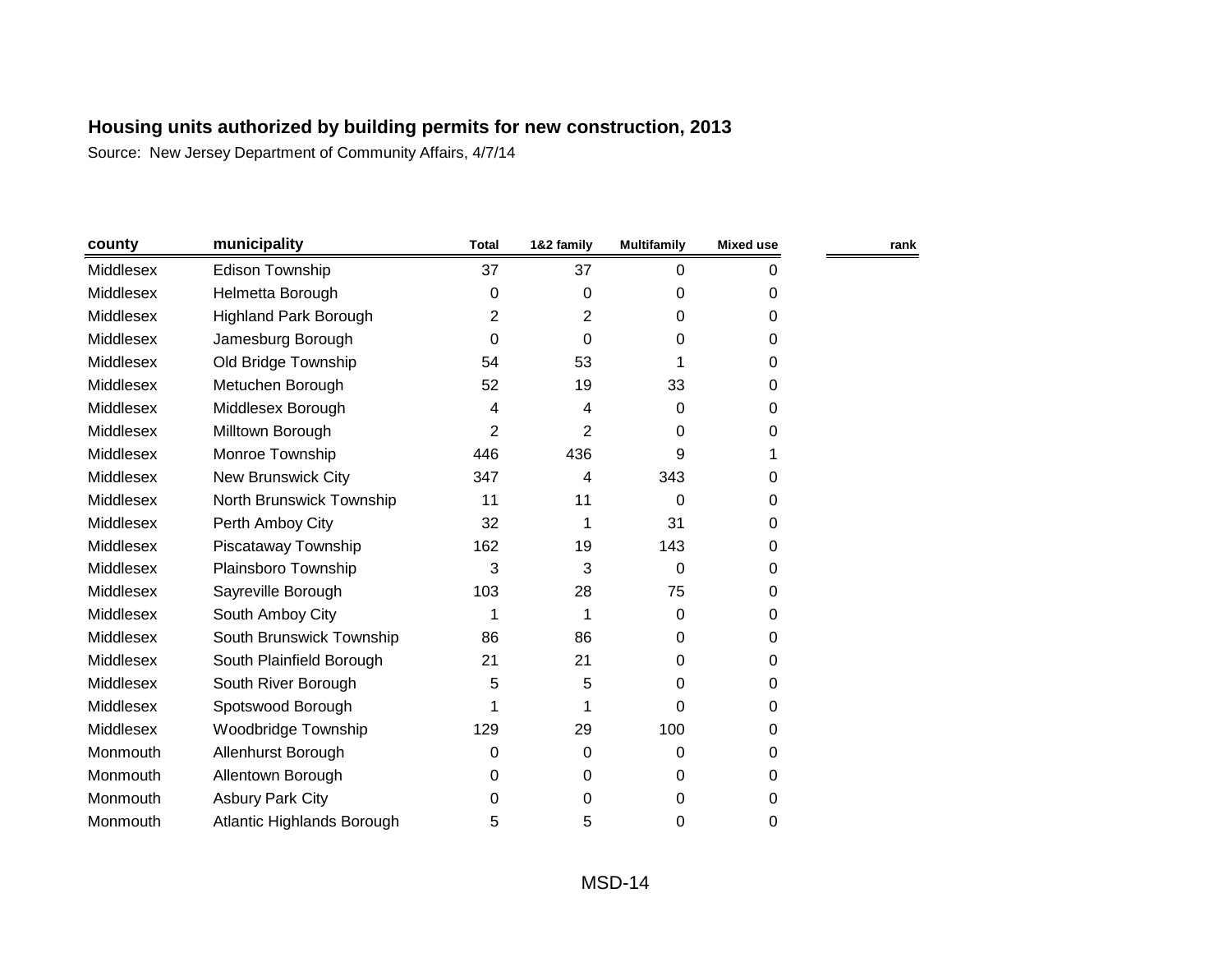| county   | municipality                 | <b>Total</b> | 1&2 family | <b>Multifamily</b> | <b>Mixed use</b> | rank |
|----------|------------------------------|--------------|------------|--------------------|------------------|------|
| Monmouth | Avon-by-the-Sea Borough      | 13           | 8          | 0                  | 5                |      |
| Monmouth | Belmar Borough               | 25           | 25         | 0                  | 0                |      |
| Monmouth | <b>Bradley Beach Borough</b> | 7            | 7          | 0                  | 0                |      |
| Monmouth | <b>Brielle Borough</b>       | 9            | 9          | 0                  | 0                |      |
| Monmouth | <b>Colts Neck Township</b>   |              | 7          | 0                  | 0                |      |
| Monmouth | Deal Borough                 | 5            | 5          | 0                  | 0                |      |
| Monmouth | Eatontown Borough            | 23           | 23         | 0                  | 0                |      |
| Monmouth | Englishtown Borough          | 7            | 7          | 0                  | 0                |      |
| Monmouth | Fair Haven Borough           | 17           | 17         | 0                  | 0                |      |
| Monmouth | Farmingdale Borough          | 1            | 1          | 0                  | 0                |      |
| Monmouth | Freehold Borough             | 4            | 4          | 0                  | 0                |      |
| Monmouth | <b>Freehold Township</b>     | $\Omega$     | 0          | 0                  | 0                |      |
| Monmouth | Highlands Borough            | 17           | 17         | 0                  | 0                |      |
| Monmouth | <b>Holmdel Township</b>      | 21           | 21         | 0                  | 0                |      |
| Monmouth | <b>Howell Township</b>       | 154          | 154        | 0                  | $\Omega$         |      |
| Monmouth | Interlaken Borough           | 0            | 0          | 0                  | 0                |      |
| Monmouth | Keansburg Borough            | 7            | 7          | 0                  | 0                |      |
| Monmouth | Keyport Borough              | $\Omega$     | 0          | 0                  | 0                |      |
| Monmouth | Little Silver Borough        | 36           | 34         | 0                  | 2                |      |
| Monmouth | Loch Arbour Village          | $\Omega$     | 0          | $\mathbf 0$        | 0                |      |
| Monmouth | Long Branch City             | 79           | 43         | 36                 | 0                |      |
| Monmouth | Manalapan Township           | 118          | 118        | 0                  | 0                |      |
| Monmouth | Manasquan Borough            | 71           | 71         | 0                  | 0                |      |
| Monmouth | Marlboro Township            | 39           | 31         | 8                  | 0                |      |
| Monmouth | Matawan Borough              | 0            | 0          | 0                  | 0                |      |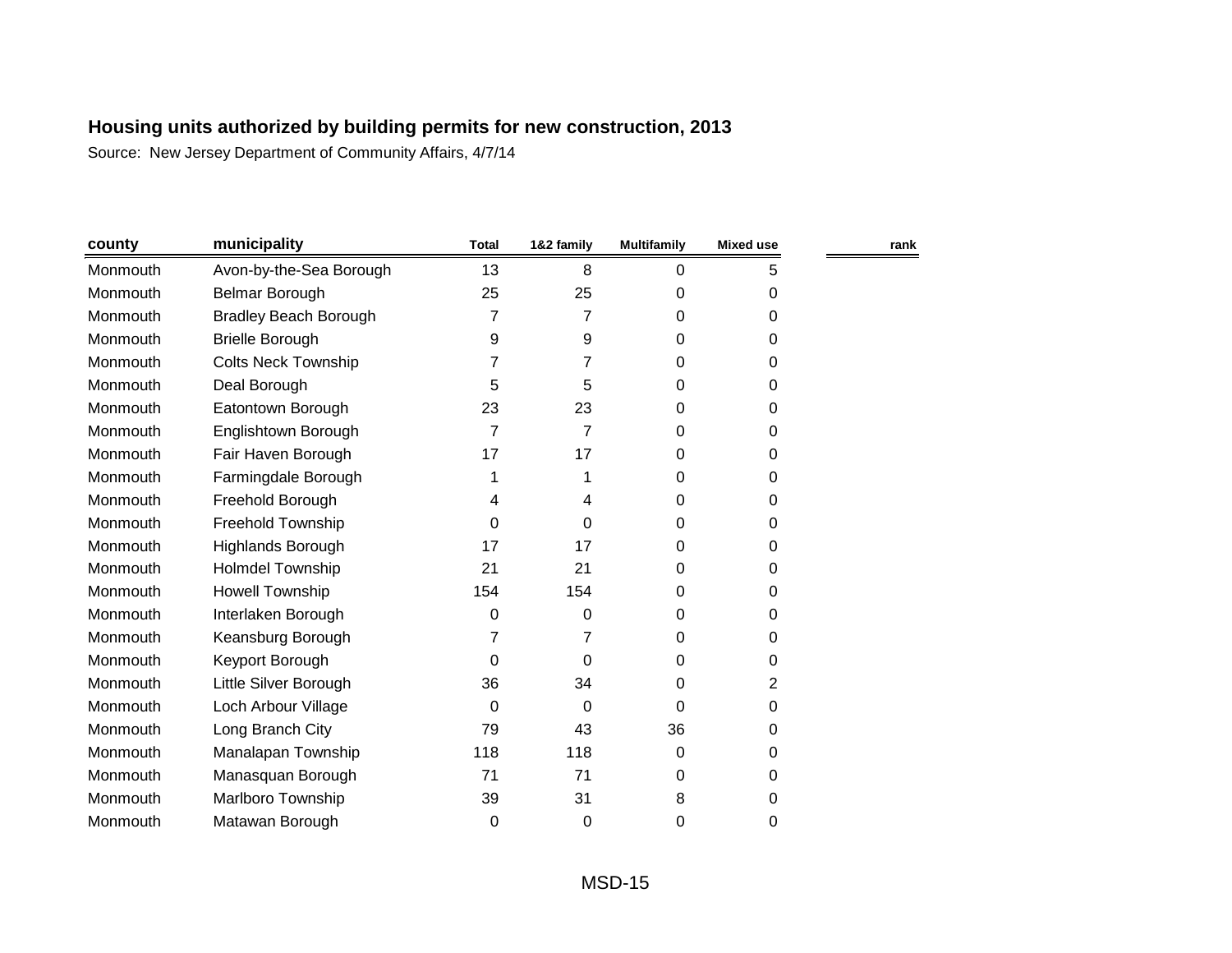| county        | municipality                   | <b>Total</b>   | 1&2 family     | <b>Multifamily</b> | <b>Mixed use</b> | rank |
|---------------|--------------------------------|----------------|----------------|--------------------|------------------|------|
| Monmouth      | Aberdeen Township              | 112            | 95             | 17                 | 0                |      |
| Monmouth      | Middletown Township            | 58             | 58             | 0                  | 0                |      |
| Monmouth      | Millstone Township             | 5              | 5              | 0                  | 0                |      |
| Monmouth      | Monmouth Beach Borough         | 20             | 20             | 0                  | 0                |      |
| Monmouth      | Neptune Township               | 4              | 4              | 0                  | 0                |      |
| Monmouth      | Neptune City Borough           | 11             | 11             | 0                  | 0                |      |
| Monmouth      | <b>Tinton Falls Borough</b>    | 0              | 0              | 0                  | 0                |      |
| Monmouth      | Ocean Township                 | 42             | 42             | 0                  | 0                |      |
| Monmouth      | Oceanport Borough              | 28             | 10             | 18                 | 0                |      |
| Monmouth      | <b>Hazlet Township</b>         | $\overline{2}$ | $\overline{2}$ | 0                  | 0                |      |
| Monmouth      | Red Bank Borough               | 142            | 7              | 134                | 1                |      |
| Monmouth      | Roosevelt Borough              | 1              |                | 0                  | 0                |      |
| Monmouth      | Rumson Borough                 | 46             | 44             | 0                  | 2                |      |
| Monmouth      | Sea Bright Borough             | 5              |                | 4                  | 0                |      |
| Monmouth      | Sea Girt Borough               | 19             | 19             | 0                  | 0                |      |
| Monmouth      | Shrewsbury Borough             | 78             | 78             | 0                  | 0                |      |
| Monmouth      | <b>Shrewsbury Township</b>     | 0              | 0              | 0                  | 0                |      |
| Monmouth      | Lake Como Borough              | 2              | 2              | 0                  | 0                |      |
| Monmouth      | Spring Lake Borough            | 14             | 14             | 0                  | 0                |      |
| Monmouth      | Spring Lake Heights Boro       | 3              | 3              | 0                  | 0                |      |
| Monmouth      | Union Beach Borough            | 69             | 69             | 0                  | 0                |      |
| Monmouth      | <b>Upper Freehold Township</b> | 8              | 8              | 0                  | 0                |      |
| Monmouth      | Wall Township                  | 53             | 53             | 0                  | 0                |      |
| Monmouth      | West Long Branch Borough       | 18             | 18             | 0                  | 0                |      |
| <b>Morris</b> | <b>Boonton Town</b>            | $\overline{2}$ | $\overline{2}$ | 0                  | 0                |      |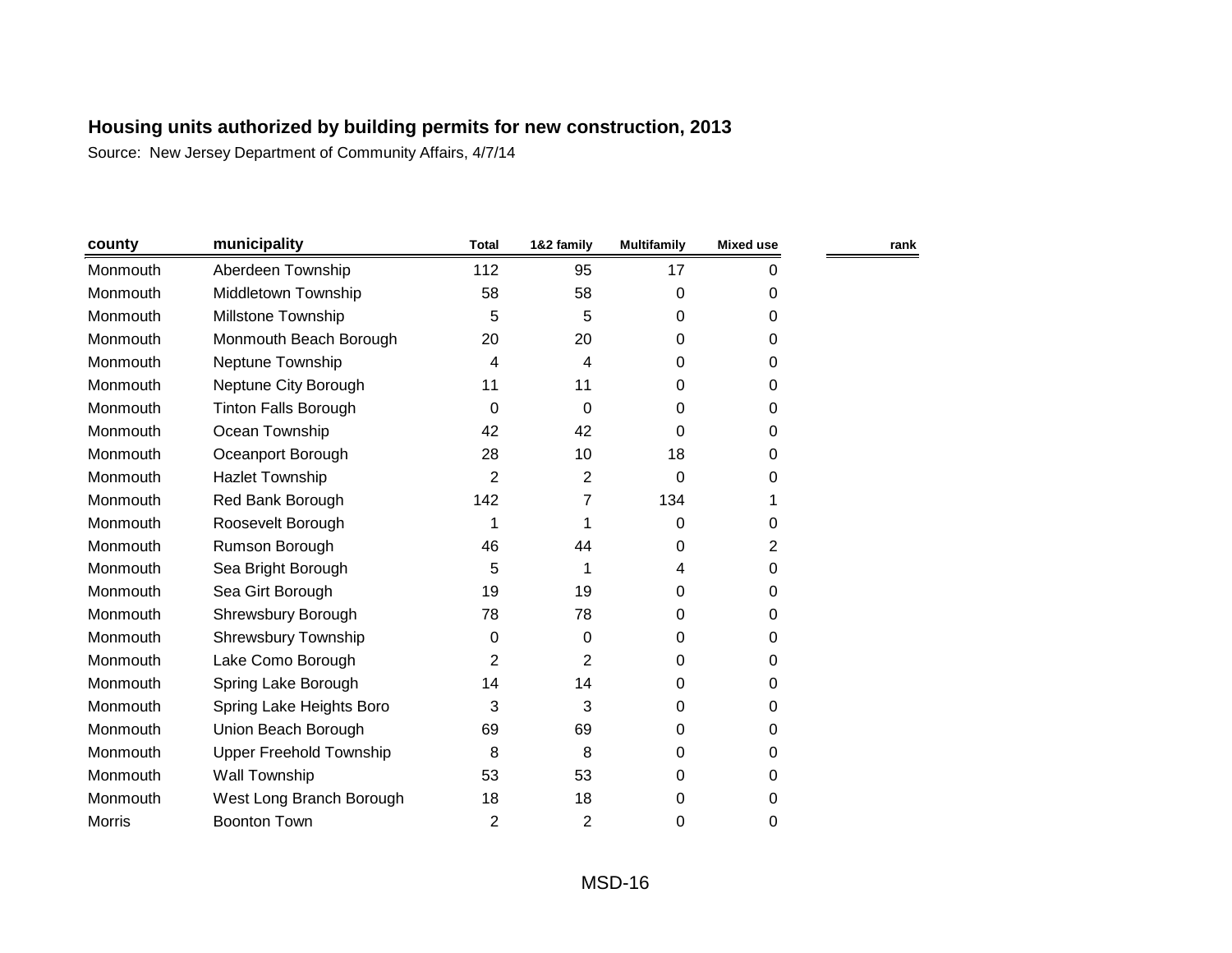| county        | municipality            | <b>Total</b>   | 1&2 family | <b>Multifamily</b> | <b>Mixed use</b> | rank |
|---------------|-------------------------|----------------|------------|--------------------|------------------|------|
| Morris        | <b>Boonton Township</b> | $\overline{4}$ | 4          | 0                  | 0                |      |
| Morris        | <b>Butler Borough</b>   | 23             | 12         | 11                 | 0                |      |
| Morris        | Chatham Borough         | 8              | 8          | 0                  | 0                |      |
| <b>Morris</b> | Chatham Township        | 17             | 17         | 0                  | 0                |      |
| Morris        | Chester Borough         | 0              | 0          | 0                  | 0                |      |
| <b>Morris</b> | <b>Chester Township</b> | 4              | 4          | 0                  | 0                |      |
| Morris        | Denville Township       | 10             | 10         | 0                  | 0                |      |
| <b>Morris</b> | Dover Town              | 4              | 4          | 0                  | 0                |      |
| <b>Morris</b> | East Hanover Township   | 5              | 5          | 0                  | 0                |      |
| Morris        | Florham Park Borough    | 27             | 26         |                    | 0                |      |
| <b>Morris</b> | Hanover Township        | 161            | 10         | 151                | 0                |      |
| Morris        | Harding Township        | 5              | 5          | 0                  | 0                |      |
| <b>Morris</b> | Jefferson Township      | 9              | 9          | 0                  | 0                |      |
| Morris        | Kinnelon Borough        | 3              | 3          | 0                  | 0                |      |
| <b>Morris</b> | Lincoln Park Borough    | 0              | 0          | 0                  | 0                |      |
| Morris        | Madison Borough         | 19             | 19         | 0                  | 0                |      |
| <b>Morris</b> | Mendham Borough         |                |            | 0                  | 0                |      |
| <b>Morris</b> | Mendham Township        |                |            | 0                  | 0                |      |
| <b>Morris</b> | Mine Hill Township      | 0              | 0          | 0                  | 0                |      |
| <b>Morris</b> | Montville Township      | 24             | 24         | 0                  | 0                |      |
| Morris        | Morris Township         | 42             | 42         | 0                  | 0                |      |
| <b>Morris</b> | Morris Plains Borough   | 6              | 6          | 0                  | 0                |      |
| Morris        | Morristown Town         | 294            | 3          | 291                | 0                |      |
| <b>Morris</b> | Mountain Lakes Borough  | 1              |            | 0                  | 0                |      |
| <b>Morris</b> | Mount Arlington Borough | 7              | 7          | 0                  | 0                |      |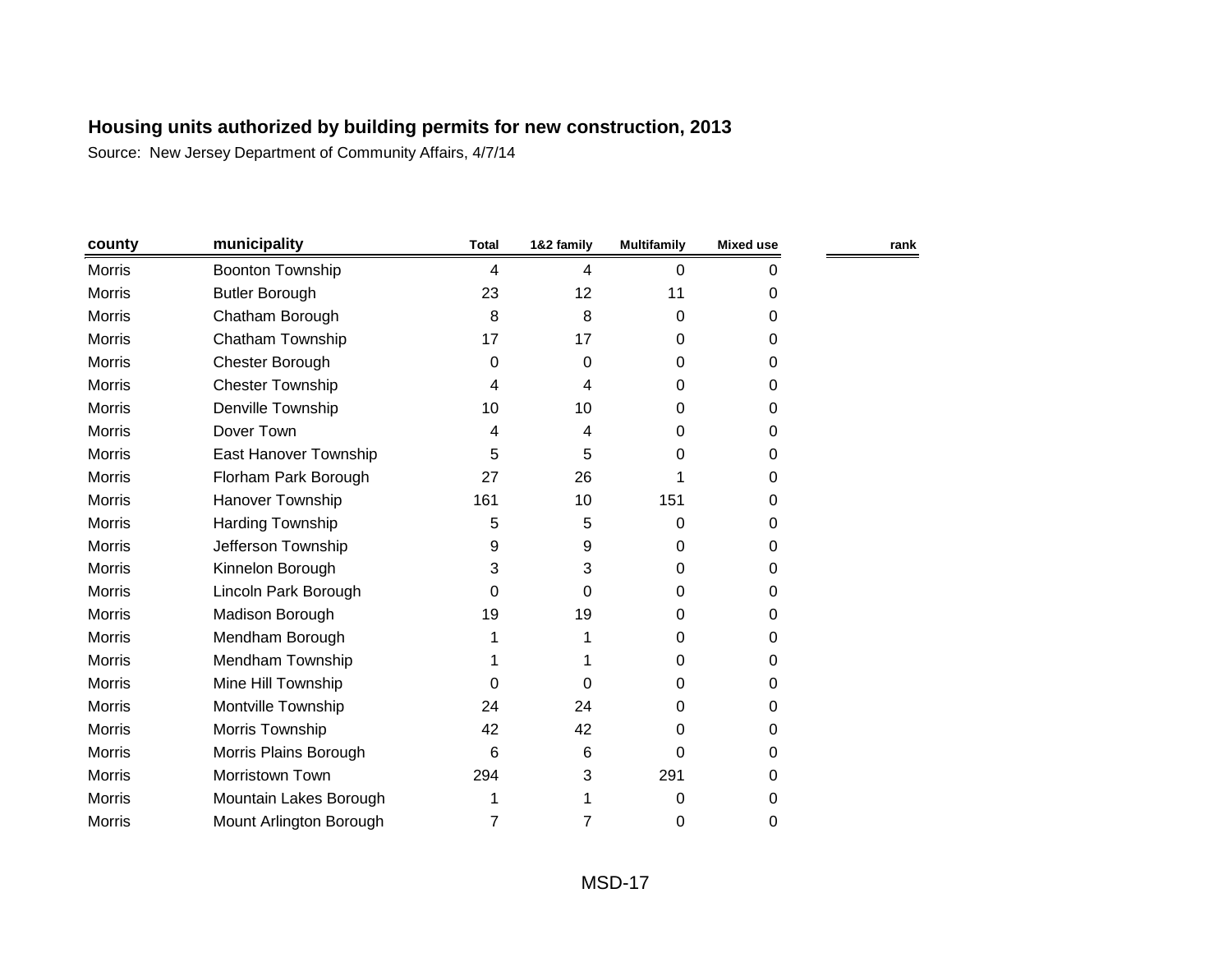| county        | municipality                   | <b>Total</b> | 1&2 family | <b>Multifamily</b> | <b>Mixed use</b> | rank |
|---------------|--------------------------------|--------------|------------|--------------------|------------------|------|
| <b>Morris</b> | Mount Olive Township           | 110          | 110        | $\mathbf 0$        | 0                |      |
| <b>Morris</b> | Netcong Borough                | 1            | 1          | 0                  | 0                |      |
| <b>Morris</b> | Parsippany-Troy Hills Twp      | 34           | 34         | 0                  | 0                |      |
| Morris        | Long Hill Township             | 0            | 0          | 0                  | 0                |      |
| <b>Morris</b> | Pequannock Township            | 5            | 5          | 0                  | 0                |      |
| Morris        | Randolph Township              | 18           | 18         | 0                  | 0                |      |
| <b>Morris</b> | Riverdale Borough              | $\Omega$     | 0          | 0                  | 0                |      |
| Morris        | Rockaway Borough               |              |            | 0                  | 0                |      |
| <b>Morris</b> | Rockaway Township              | 8            | 8          | 0                  | 0                |      |
| <b>Morris</b> | Roxbury Township               | 9            | 9          | 0                  | 0                |      |
| Morris        | <b>Victory Gardens Borough</b> | 0            | 0          | 0                  | 0                |      |
| <b>Morris</b> | <b>Washington Township</b>     | 3            | 3          | 0                  | 0                |      |
| Morris        | <b>Wharton Borough</b>         | 4            | 4          | 0                  | 0                |      |
| Ocean         | Barnegat Light Borough         | 10           | 10         | 0                  | 0                |      |
| Ocean         | Bay Head Borough               | 1            | 1          | 0                  | 0                |      |
| Ocean         | Beach Haven Borough            | 37           | 36         | 0                  |                  |      |
| Ocean         | Beachwood Borough              | 15           | 15         | 0                  | 0                |      |
| Ocean         | <b>Berkeley Township</b>       | 78           | 78         | 0                  | 0                |      |
| Ocean         | <b>Brick Township</b>          | 101          | 101        | 0                  | 0                |      |
| Ocean         | <b>Toms River Township</b>     | 426          | 417        | 8                  |                  |      |
| Ocean         | Eagleswood Township            | 1            | 1          | 0                  | 0                |      |
| Ocean         | Harvey Cedars Borough          | 9            | 9          | 0                  | 0                |      |
| Ocean         | <b>Island Heights Borough</b>  | 3            | 3          | 0                  | 0                |      |
| Ocean         | Jackson Township               | 40           | 40         | 0                  | 0                |      |
| Ocean         | Lacey Township                 | 95           | 95         | 0                  | 0                |      |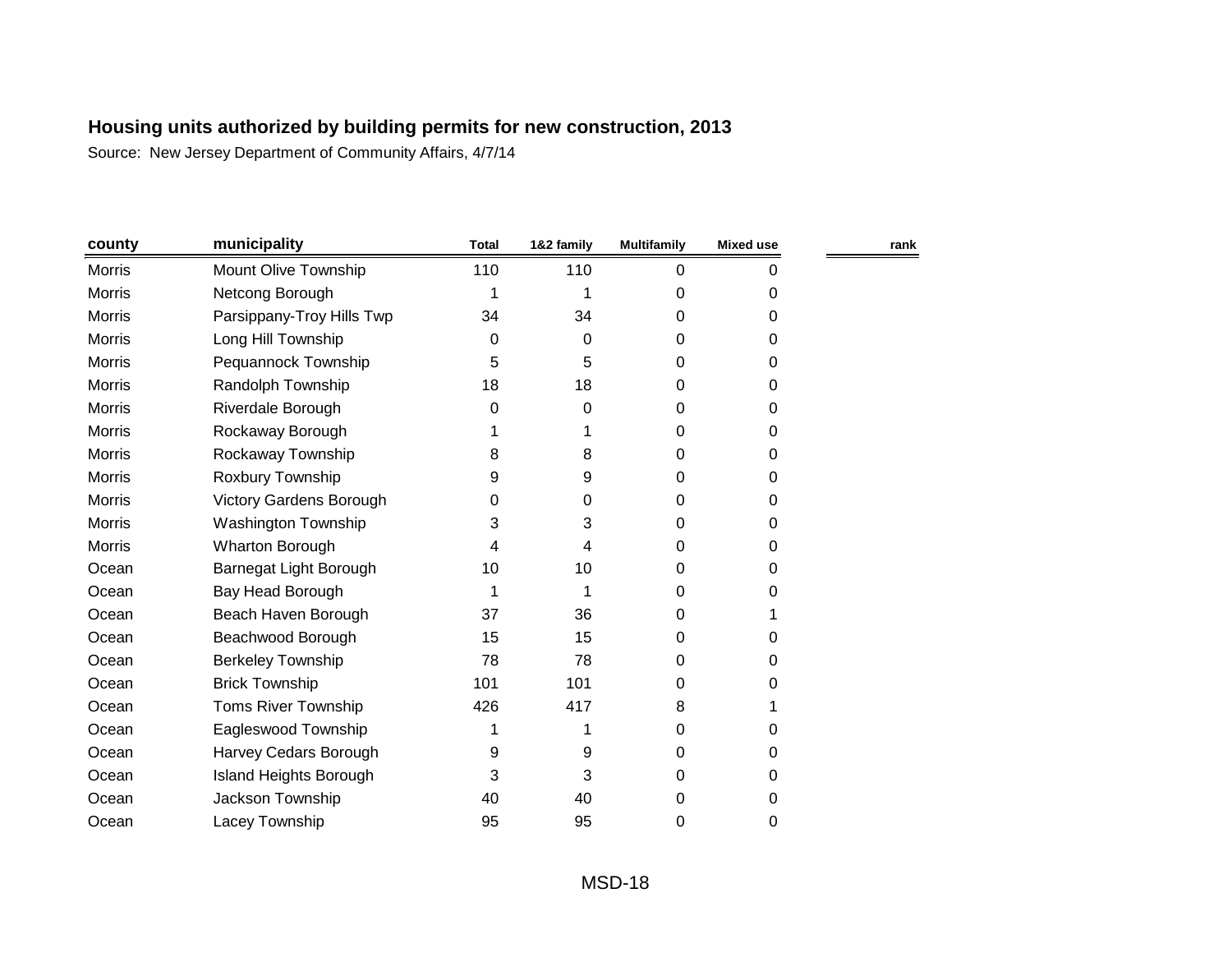| county  | municipality                | <b>Total</b>   | 1&2 family     | <b>Multifamily</b> | <b>Mixed use</b> | rank |
|---------|-----------------------------|----------------|----------------|--------------------|------------------|------|
| Ocean   | Lakehurst Borough           | $\Omega$       | 0              | 0                  | 0                |      |
| Ocean   | Lakewood Township           | 501            | 481            | 20                 | 0                |      |
| Ocean   | Lavallette Borough          | 71             | 70             | 0                  |                  |      |
| Ocean   | Little Egg Harbor Township  | 111            | 109            | 0                  | 2                |      |
| Ocean   | Long Beach Township         | 153            | 153            | 0                  | 0                |      |
| Ocean   | Manchester Township         | 39             | 39             | 0                  | $\Omega$         |      |
| Ocean   | Mantoloking Borough         | 5              | 5              | 0                  | $\Omega$         |      |
| Ocean   | Ocean Township              | 103            | 103            | 0                  | $\Omega$         |      |
| Ocean   | Ocean Gate Borough          | 12             | 12             | 0                  | 0                |      |
| Ocean   | Pine Beach Borough          | $\overline{2}$ | $\overline{2}$ | 0                  | 0                |      |
| Ocean   | <b>Plumsted Township</b>    | 7              | 7              | $\mathbf 0$        | 0                |      |
| Ocean   | Point Pleasant Borough      | 65             | 35             | 30                 | 0                |      |
| Ocean   | Point Pleasant Beach Boro   | 37             | 36             | 0                  |                  |      |
| Ocean   | Seaside Heights Borough     | 3              | 3              | 0                  | 0                |      |
| Ocean   | Seaside Park Borough        | 4              | 4              | 0                  | 0                |      |
| Ocean   | Ship Bottom Borough         | 26             | 25             | 0                  |                  |      |
| Ocean   | South Toms River Borough    | 9              | 9              | 0                  | 0                |      |
| Ocean   | <b>Stafford Township</b>    | 250            | 226            | 24                 | 0                |      |
| Ocean   | Surf City Borough           | 24             | 24             | 0                  | 0                |      |
| Ocean   | <b>Tuckerton Borough</b>    | $\Omega$       | 0              | 0                  | 0                |      |
| Ocean   | <b>Barnegat Township</b>    | 132            | 121            | 11                 | 0                |      |
| Passaic | <b>Bloomingdale Borough</b> | 169            | 1              | 168                | 0                |      |
| Passaic | <b>Clifton City</b>         | 102            | 18             | 84                 | 0                |      |
| Passaic | Haledon Borough             | 18             | 0              | 18                 | 0                |      |
| Passaic | Hawthorne Borough           | 1              |                | 0                  | 0                |      |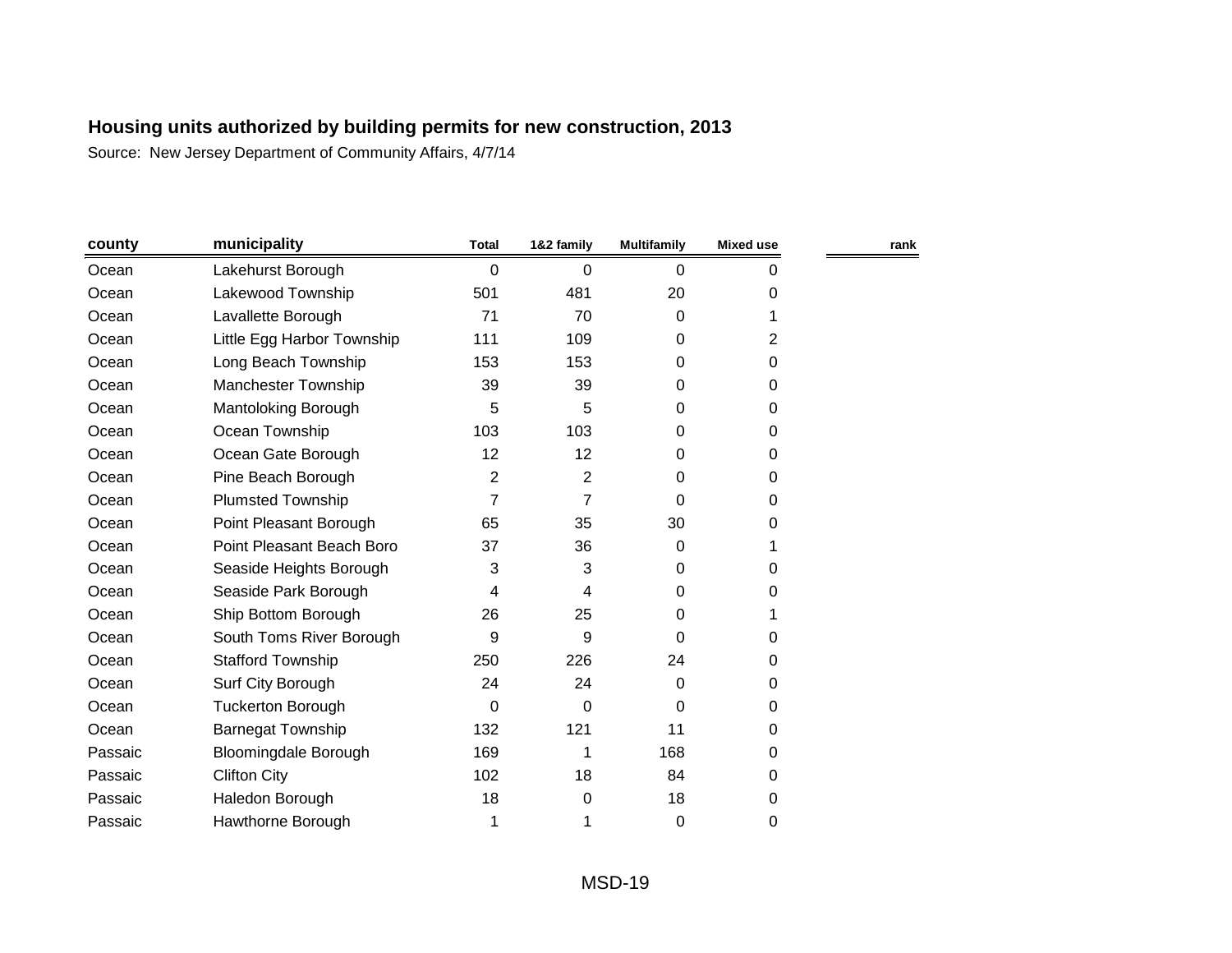| county  | municipality                  | <b>Total</b> | 1&2 family     | <b>Multifamily</b> | <b>Mixed use</b> | rank |
|---------|-------------------------------|--------------|----------------|--------------------|------------------|------|
| Passaic | Little Falls Township         | 2            | 2              | $\Omega$           | 0                |      |
| Passaic | North Haledon Borough         | 0            | 0              | 0                  | 0                |      |
| Passaic | Passaic City                  | 125          | 8              | 117                | 0                |      |
| Passaic | Paterson City                 | 97           | 13             | 84                 | 0                |      |
| Passaic | Pompton Lakes Borough         | 0            | 0              | 0                  | 0                |      |
| Passaic | Prospect Park Borough         | 0            | 0              | 0                  | 0                |      |
| Passaic | Ringwood Borough              | 2            | 2              | 0                  | 0                |      |
| Passaic | Totowa Borough                | 0            | $\Omega$       | $\Omega$           | 0                |      |
| Passaic | Wanaque Borough               | 71           | 51             | 20                 | 0                |      |
| Passaic | Wayne Township                | 19           | 18             | 0                  |                  |      |
| Passaic | West Milford Township         | 8            | 8              | $\Omega$           | 0                |      |
| Passaic | <b>Woodland Park Borough</b>  | 39           | 9              | 30                 | 0                |      |
| Salem   | Alloway Township              | 4            | 3              | 0                  |                  |      |
| Salem   | Elmer Borough                 |              | 1              | 0                  | 0                |      |
| Salem   | <b>Elsinboro Township</b>     | 0            | 0              | 0                  | 0                |      |
| Salem   | Lower Alloways Creek Twp      | 3            | 3              | 0                  | 0                |      |
| Salem   | Mannington Township           | 0            | 0              | 0                  | 0                |      |
| Salem   | <b>Oldmans Township</b>       | 2            | $\overline{2}$ | 0                  | 0                |      |
| Salem   | Penns Grove Borough           | 0            | 0              | 0                  | 0                |      |
| Salem   | Pennsville Township           | 0            | 0              | 0                  | 0                |      |
| Salem   | Pilesgrove Township           | 2            | 2              | 0                  | 0                |      |
| Salem   | Pittsgrove Township           | 4            | 4              | 0                  | 0                |      |
| Salem   | Quinton Township              |              |                | 0                  | 0                |      |
| Salem   | Salem City                    | 0            | 0              | 0                  | 0                |      |
| Salem   | <b>Carneys Point Township</b> | 14           | 14             | 0                  | 0                |      |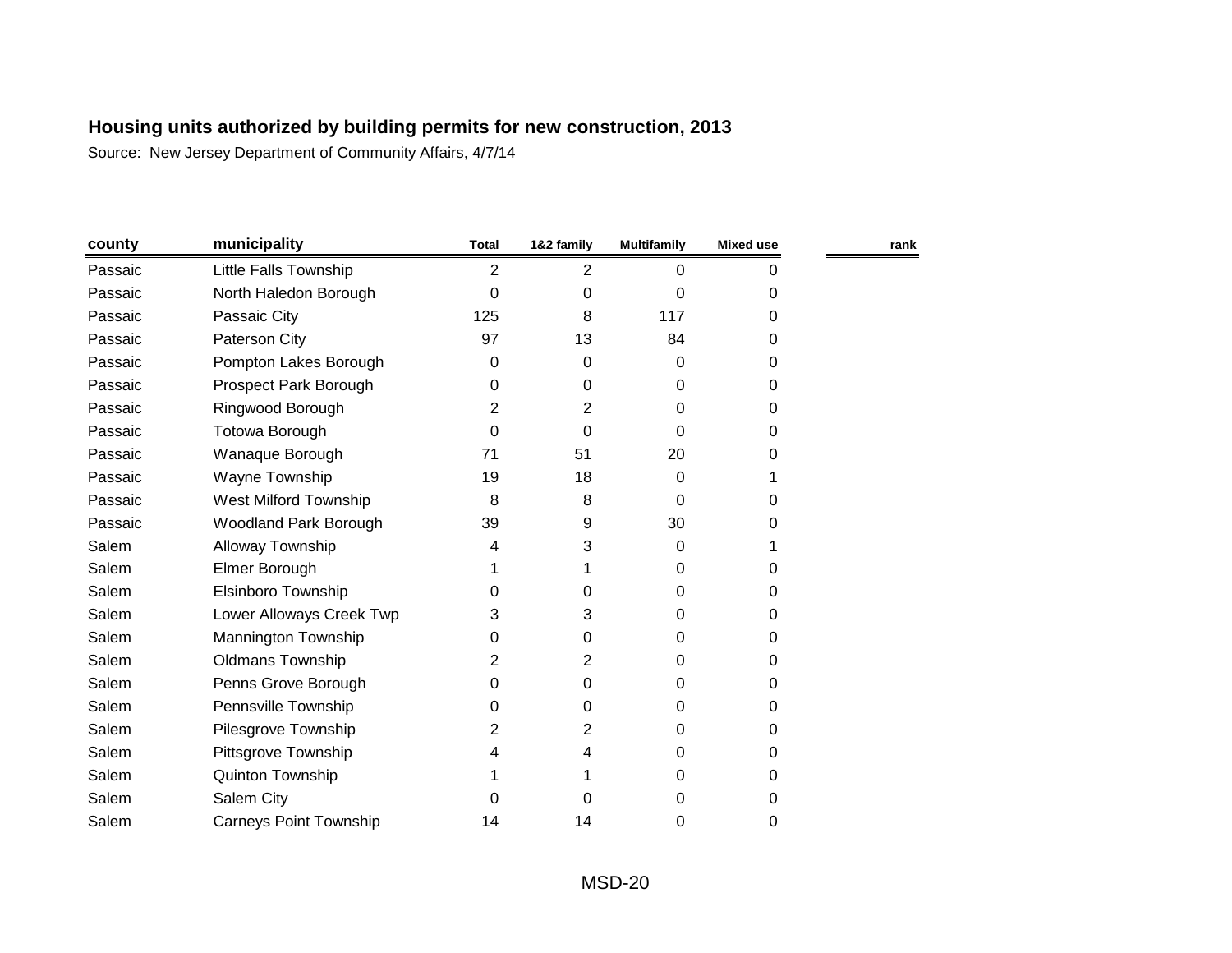| county        | municipality                     | <b>Total</b> | 1&2 family | <b>Multifamily</b> | Mixed use | rank |
|---------------|----------------------------------|--------------|------------|--------------------|-----------|------|
| Salem         | <b>Upper Pittsgrove Township</b> | 4            | 4          | $\Omega$           | 0         |      |
| Salem         | Woodstown Borough                | 0            | 0          | 0                  | 0         |      |
| Somerset      | <b>Bedminster Township</b>       |              |            | 0                  | 0         |      |
| Somerset      | <b>Bernards Township</b>         | 10           | 10         | $\Omega$           | 0         |      |
| Somerset      | Bernardsville Borough            | 5            | 5          | $\Omega$           | 0         |      |
| Somerset      | Bound Brook Borough              | 244          | 4          | 240                | 0         |      |
| Somerset      | <b>Branchburg Township</b>       | 3            | 3          | 0                  | 0         |      |
| Somerset      | <b>Bridgewater Township</b>      | 21           | 20         |                    | 0         |      |
| Somerset      | Far Hills Borough                | $\Omega$     | 0          | 0                  | 0         |      |
| Somerset      | Franklin Township                | 304          | 202        | 102                | 0         |      |
| Somerset      | Green Brook Township             | 5            | 5          | 0                  | 0         |      |
| Somerset      | <b>Hillsborough Township</b>     | 113          | 113        | 0                  | 0         |      |
| Somerset      | Manville Borough                 | 6            | 6          | 0                  | 0         |      |
| Somerset      | Millstone Borough                |              |            | 0                  | 0         |      |
| Somerset      | Montgomery Township              | 124          | 101        | 23                 | 0         |      |
| Somerset      | North Plainfield Borough         |              |            | 0                  | 0         |      |
| Somerset      | Peapack and Gladstone Bor        | 6            | 6          | 0                  | 0         |      |
| Somerset      | Raritan Borough                  | 167          | 47         | 120                | 0         |      |
| Somerset      | Rocky Hill Borough               | $\Omega$     | 0          | 0                  | 0         |      |
| Somerset      | Somerville Borough               |              |            | 0                  | 0         |      |
| Somerset      | South Bound Brook Boro           |              |            | 0                  | 0         |      |
| Somerset      | Warren Township                  | 40           | 40         | 0                  | 0         |      |
| Somerset      | Watchung Borough                 | 6            | 6          | 0                  | 0         |      |
| <b>Sussex</b> | Andover Borough                  | 0            | 0          | 0                  | 0         |      |
| <b>Sussex</b> | <b>Andover Township</b>          | 0            | 0          | 0                  | 0         |      |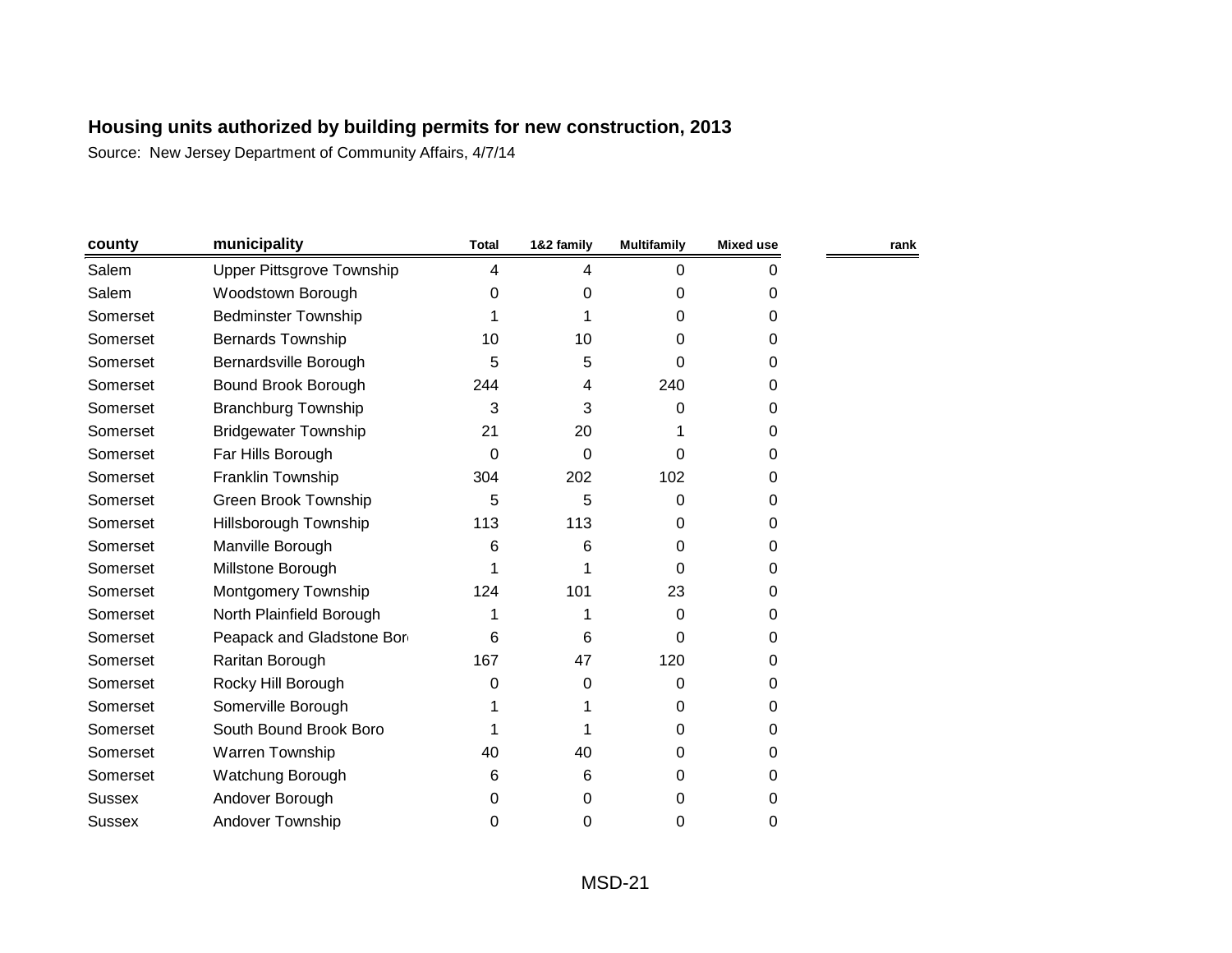| county        | municipality                     | <b>Total</b> | 1&2 family | <b>Multifamily</b> | Mixed use | rank |
|---------------|----------------------------------|--------------|------------|--------------------|-----------|------|
| <b>Sussex</b> | <b>Branchville Borough</b>       | 0            | 0          | 0                  | 0         |      |
| <b>Sussex</b> | Byram Township                   |              |            | 0                  | 0         |      |
| <b>Sussex</b> | Frankford Township               |              |            | 0                  | 0         |      |
| <b>Sussex</b> | Franklin Borough                 | 0            | 0          | 0                  | 0         |      |
| <b>Sussex</b> | Fredon Township                  | 0            | 0          | 0                  | 0         |      |
| <b>Sussex</b> | Green Township                   | 4            | 4          | 0                  | 0         |      |
| <b>Sussex</b> | Hamburg Borough                  | 5            | 5          | 0                  | 0         |      |
| <b>Sussex</b> | Hampton Township                 |              |            | 0                  | 0         |      |
| <b>Sussex</b> | Hardyston Township               | 5            | 5          | 0                  | 0         |      |
| <b>Sussex</b> | <b>Hopatcong Borough</b>         | 4            | 4          | 0                  | 0         |      |
| <b>Sussex</b> | Lafayette Township               | 0            | 0          | 0                  | 0         |      |
| <b>Sussex</b> | Montague Township                | 6            | 6          | 0                  | 0         |      |
| <b>Sussex</b> | Newton Town                      | 0            | 0          | 0                  | 0         |      |
| <b>Sussex</b> | Ogdensburg Borough               | 0            | 0          | 0                  | 0         |      |
| <b>Sussex</b> | Sandyston Township               | 0            | 0          | 0                  | 0         |      |
| <b>Sussex</b> | Sparta Township                  | 20           | 10         | 10                 | 0         |      |
| <b>Sussex</b> | Stanhope Borough                 | 0            | 0          | 0                  | 0         |      |
| <b>Sussex</b> | <b>Stillwater Township</b>       |              |            | 0                  | 0         |      |
| <b>Sussex</b> | Sussex Borough                   | 0            | 0          | 0                  | 0         |      |
| <b>Sussex</b> | Vernon Township                  | 2            | 2          | 0                  | 0         |      |
| <b>Sussex</b> | Walpack Township                 | 0            | 0          | 0                  | 0         |      |
| <b>Sussex</b> | Wantage Township                 | 3            | 3          | 0                  | 0         |      |
| Union         | <b>Berkeley Heights Township</b> | 7            | 7          | 0                  | 0         |      |
| Union         | <b>Clark Township</b>            | 80           | 4          | 76                 | 0         |      |
| Union         | <b>Cranford Township</b>         | 198          | 16         | 182                | 0         |      |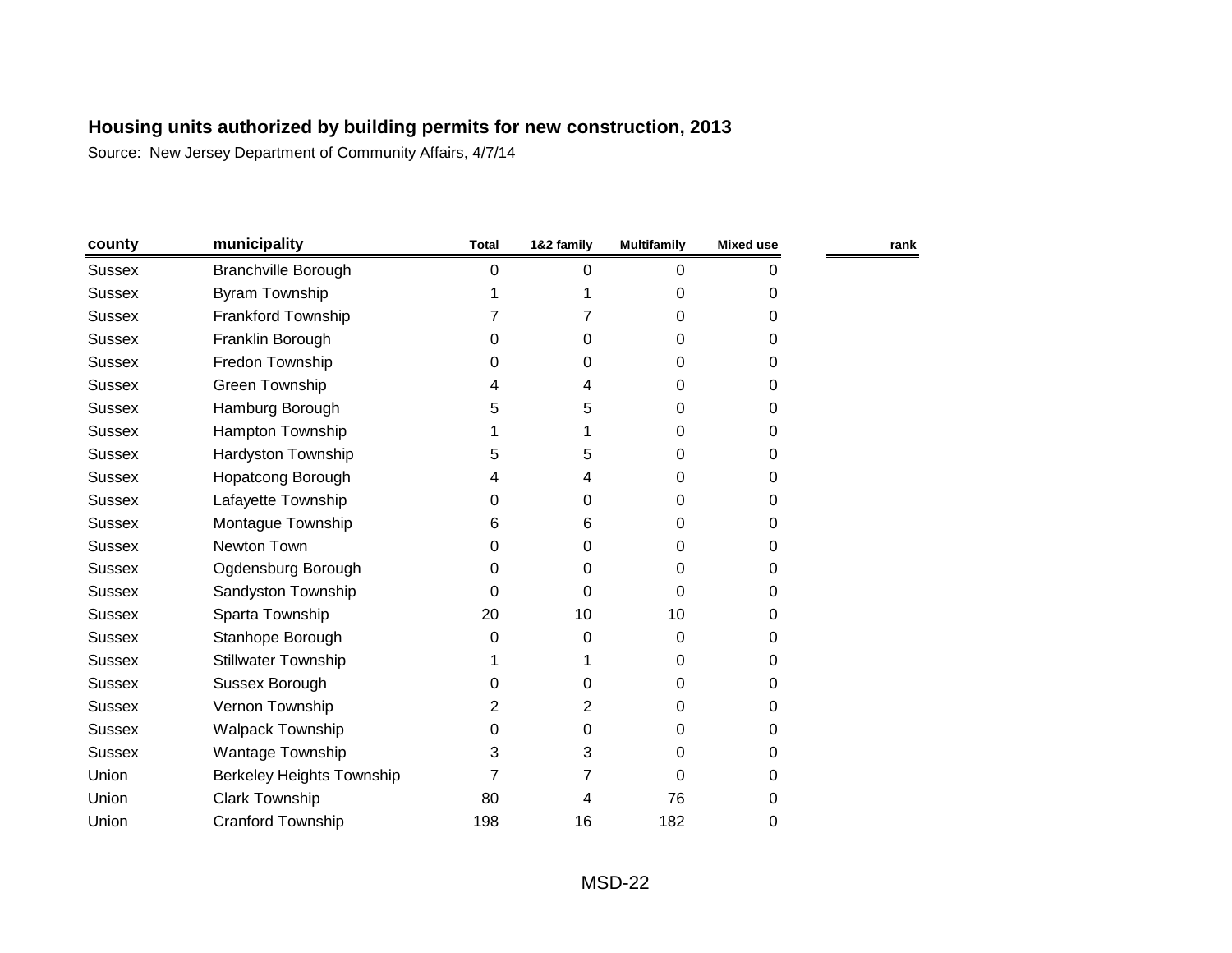| county | municipality               | <b>Total</b> | 1&2 family | <b>Multifamily</b> | <b>Mixed use</b> | rank |
|--------|----------------------------|--------------|------------|--------------------|------------------|------|
| Union  | <b>Elizabeth City</b>      | 246          | 64         | 181                |                  |      |
| Union  | Fanwood Borough            | 43           | 3          | 40                 | $\Omega$         |      |
| Union  | Garwood Borough            | 72           | $\Omega$   | 0                  | 72               |      |
| Union  | Hillside Township          | 12           | 12         | 0                  | 0                |      |
| Union  | Kenilworth Borough         | 7            | 7          | 0                  | 0                |      |
| Union  | Linden City                | 76           | 27         | 49                 | 0                |      |
| Union  | Mountainside Borough       | 6            | 6          | 0                  | 0                |      |
| Union  | New Providence Borough     | 13           | 13         | 0                  | 0                |      |
| Union  | <b>Plainfield City</b>     | 53           | 38         | 15                 | 0                |      |
| Union  | Rahway City                | 118          | 2          | 116                | 0                |      |
| Union  | Roselle Borough            | 0            | 0          | 0                  | 0                |      |
| Union  | Roselle Park Borough       | 1            |            | 0                  | 0                |      |
| Union  | Scotch Plains Township     | 13           | 13         | 0                  | 0                |      |
| Union  | Springfield Township       | 8            | 8          | 0                  | 0                |      |
| Union  | <b>Summit City</b>         | 20           | 20         | 0                  | 0                |      |
| Union  | Union Township             | 12           | 12         | 0                  | 0                |      |
| Union  | <b>Westfield Town</b>      | 47           | 47         | 0                  | 0                |      |
| Union  | Winfield Township          | 0            | $\Omega$   | 0                  | 0                |      |
| Warren | <b>Allamuchy Township</b>  | 48           | 48         | 0                  | 0                |      |
| Warren | Alpha Borough              | 0            | 0          | 0                  | 0                |      |
| Warren | <b>Belvidere Town</b>      | 0            | 0          | 0                  | 0                |      |
| Warren | <b>Blairstown Township</b> | 2            | 0          | 2                  | 0                |      |
| Warren | Franklin Township          | 0            | 0          | 0                  | 0                |      |
| Warren | Frelinghuysen Township     |              |            | 0                  | 0                |      |
| Warren | <b>Greenwich Township</b>  | 0            | 0          | 0                  | 0                |      |